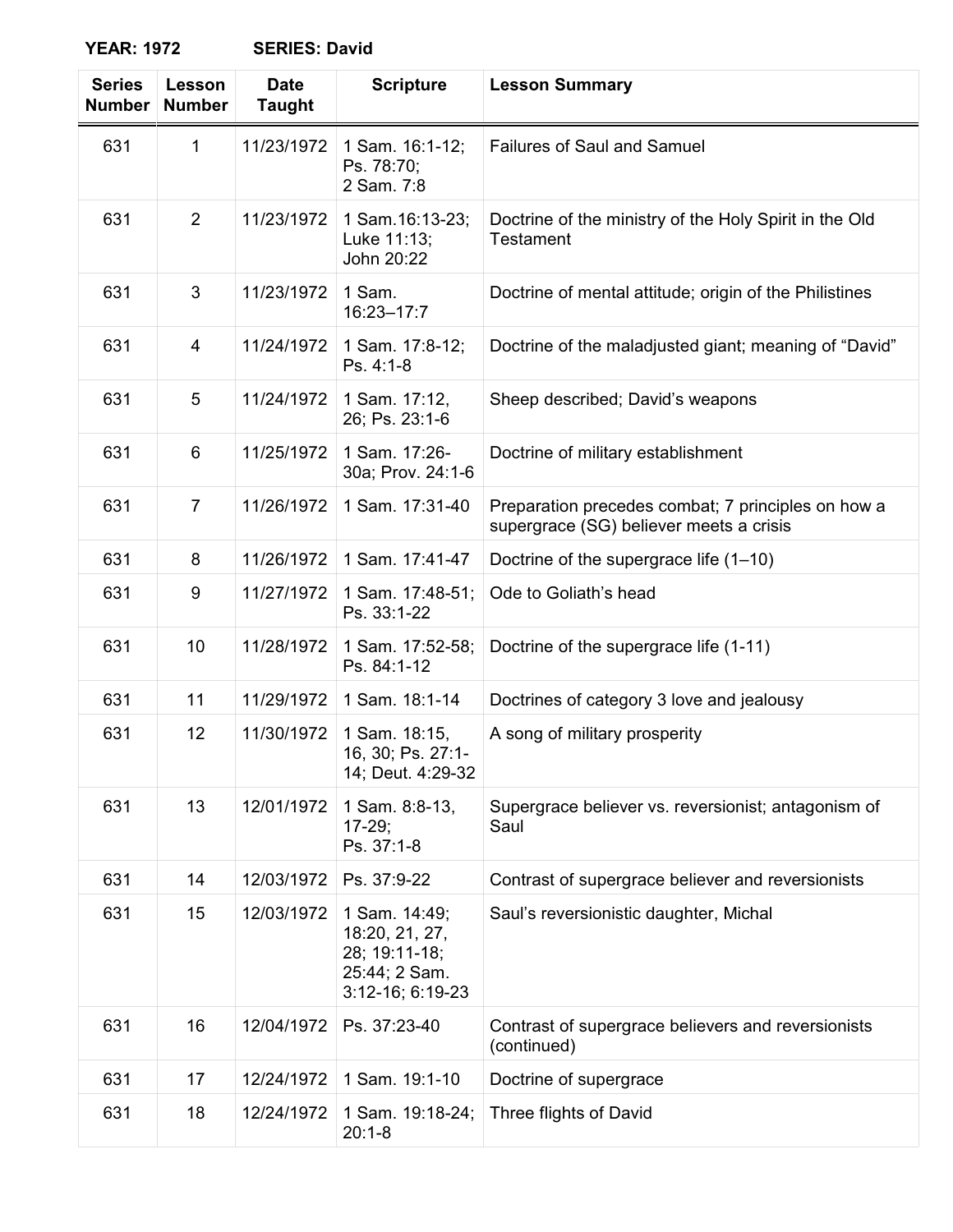| <b>Series</b><br><b>Number</b> | Lesson<br><b>Number</b> | <b>Date</b><br><b>Taught</b> | <b>Scripture</b>                                | <b>Lesson Summary</b>                                                                                      |
|--------------------------------|-------------------------|------------------------------|-------------------------------------------------|------------------------------------------------------------------------------------------------------------|
| 631                            | 19                      | 12/25/1972                   | 1 Sam. 20:5-23;<br>Ps. 120:1-7                  | Doctrine of arrows                                                                                         |
| 631                            | 20                      | 12/26/1972                   | 1 Sam.<br>$20:24 - 21:2$                        | Fourth flight of David                                                                                     |
| 631                            | 21                      | 12/27/1972                   | 1 Sam. 21:3-10;<br>22:6-22                      | The shewbread caper; David's fifth flight                                                                  |
| 631                            | 22                      | 12/28/1972                   | Ps. 52:1-9                                      | Doeg's reversion and destruction                                                                           |
| 631                            | 23                      | 12/29/1972                   | 1 Sam. 21:11-15;<br>Ps. 34:1-7                  | David in Gath; Angel of the Lord                                                                           |
| 631                            | 24                      | 12/29/1972                   | Ps. 34:7-22                                     | Doctrine of refuge, training, respect, and deliverance                                                     |
| 631                            | 25                      | 12/31/1972                   | Ps. 56:1-13;<br>Ps. 126:3-6                     | David's reversion recovery                                                                                 |
| 631                            | 26                      | 12/31/1972                   | Ps. 103:1-22                                    | Inner resources of solitude                                                                                |
| 631                            | 27                      | 12/31/1972                   | Ps. 30:1-12                                     | Reversion to supergrace; the turning point                                                                 |
| 631                            | 28                      | 01/01/1973                   | 1 Sam. 22:1, 2;<br>Ps. 144:1-15                 | Leadership policy of David; imprecatory prayer                                                             |
| 631                            | 29                      | 01/02/1973                   | 1 Sam. 22:1-2a;<br>Ps. 141:1-5                  | Separation from reversionism                                                                               |
| 631                            | 30                      | 01/03/1973                   | 1 Sam. 22:2b;<br>Ps. 141:6-10;<br>2 Sam. 23:1-7 | Doctrine of occupation with Christ, doctrine of<br>separation                                              |
| 631                            | 31                      | 01/04/1973                   | 1 Sam. 22:3-5;<br>Ps. 57:1-3;<br>2 Sam. 23:8, 9 | List of great generals                                                                                     |
| 631                            | 32                      | 01/05/1973                   | 1 Sam. 23:1-5;<br>Ps. 16:1-11                   | <b>Battle of Keilah</b>                                                                                    |
| 631                            | 33                      | 01/07/1973                   | 1 Sam. 23:6-12                                  | The Ephod in Keilah; sign of God's authority & blessing                                                    |
| 631                            | 34                      | 01/07/1973                   | Ps. 36:1-7                                      | Reversionist cf. supergrace character                                                                      |
| 631                            | 35                      | 01/08/1973                   | 1 Sam. 23:13;<br>Ps. 36:8-12;<br>$62:1 - 5$     | <b>Farewell to Keilah</b>                                                                                  |
| 631                            | 36                      | 01/09/1973                   | Ps. 62:5-12                                     | Two doctrines of provision                                                                                 |
| 631                            | 37                      | 01/10/1973                   | Ps. 101:1-2                                     | David's lessons from Keilah disaster                                                                       |
| 631                            | 38                      | 01/12/1973                   | Ps. 101:3, 4                                    | Lessons David learned at Keilah. Association with<br>supergrace believer cf. association with reversionist |
| 631                            | 39                      | 01/14/1973                   | 1 Sam. 23:14;<br>Ps. 101:5-8                    | Doctrine of enemyship                                                                                      |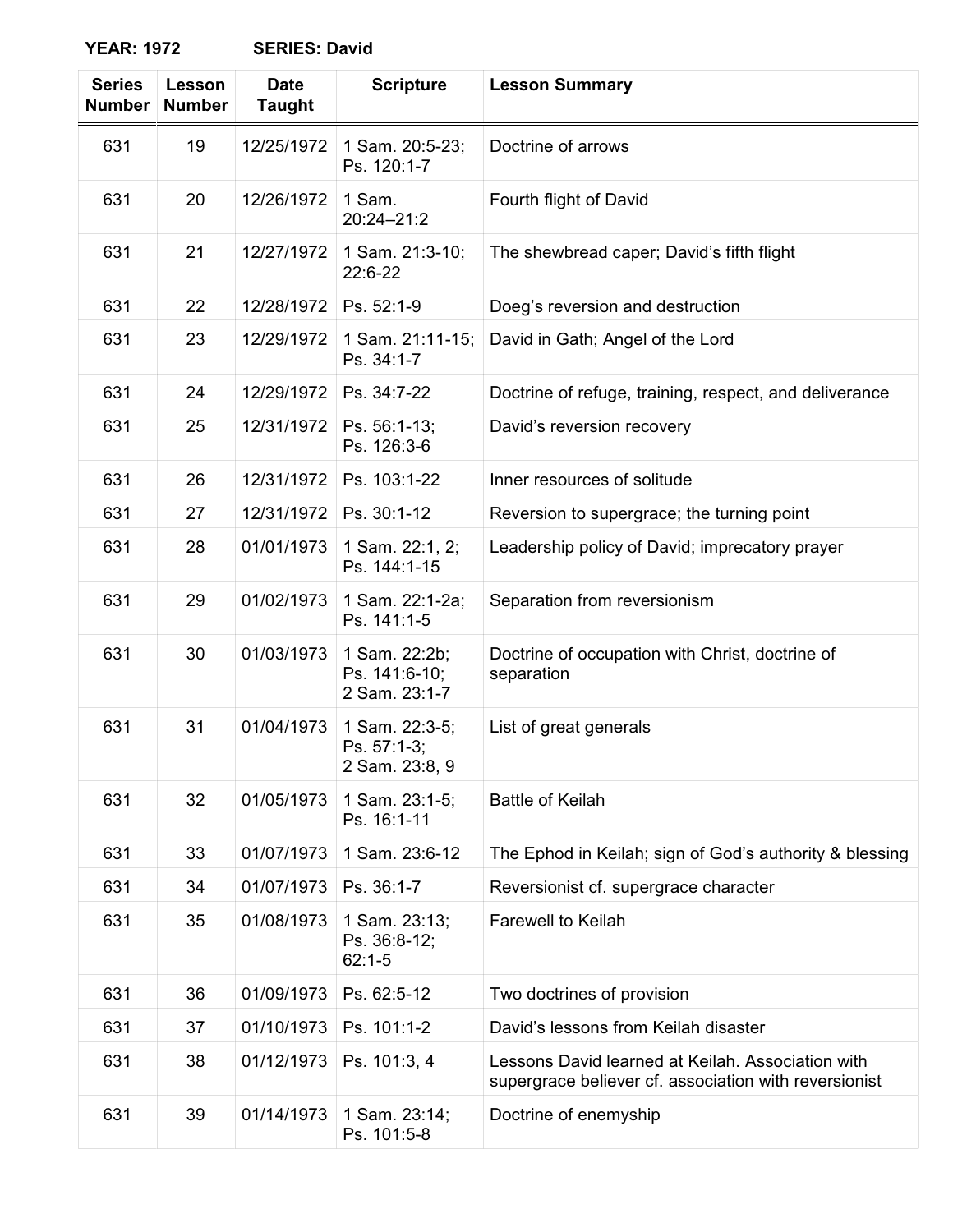| <b>Series</b><br><b>Number</b> | Lesson<br><b>Number</b> | <b>Date</b><br><b>Taught</b> | <b>Scripture</b>                                | <b>Lesson Summary</b>                                                      |
|--------------------------------|-------------------------|------------------------------|-------------------------------------------------|----------------------------------------------------------------------------|
| 631                            | 40                      | 01/14/1973                   | Ps. 70:1-5                                      | Memory center; legitimate imprecatory prayers                              |
| 631                            | 41                      | 01/19/1973                   | 1 Sam. 23:16-18;<br>Ps. 133:1-3;<br>2 Sam. 1:23 | Last meeting of David and Jonathan                                         |
| 631                            | 42                      | 01/21/1973                   | 1 Sam. 23:19-23;<br>Ps. 54:1                    | Treachery of the Ziphites                                                  |
| 631                            | 43                      | 01/21/1973                   | Ps. 54:2-70;<br>1 Sam. 23:24-27                 | Tactics of grace                                                           |
| 631                            | 44                      | 01/22/1973                   | Ps. 40:1-5                                      | Psalm of deliverance                                                       |
| 631                            | 45                      | 01/23/1973                   | Ps. 40:6, 7                                     | Doctrine of ears                                                           |
| 631                            | 46                      | 01/24/1973                   | Ps. 40:8-12                                     | Doctrine of association                                                    |
| 631                            | 47                      | 01/25/1973                   | Ps. 40:12-17;<br>Phil. 3:13;<br>Heb. 12:15      | Association                                                                |
| 631                            | 48                      | 01/29/1973                   | Ps. 138:1-8                                     | Importance of categorical Bible doctrine                                   |
| 631                            | 49                      | 01/30/1973                   | 1 Sam. 24:1-4;<br>Ps. 55:18-23                  | Assassination; reversionist victories                                      |
| 631                            | 50                      | 01/31/1973                   | 1 Sam. 24:5-7                                   | Laws of divine establishment                                               |
| 631                            | 51                      | 02/01/1973                   | 1 Sam. 24:8-20;<br>James 4:1-10                 | Enemyship; unreliable reversionists                                        |
| 631                            | 52                      | 02/02/1973                   | 1 Sam. 24:20-22;<br>Ps. 25:1-22                 | Prayer of a supergrace leader                                              |
| 631                            | 53                      | 02/04/1973                   | 1 Sam. 25:1-3                                   | Doctrine of death (extensive coverage)                                     |
| 631                            | 54                      | 02/04/1973                   | 1 Sam. 25:4-20                                  | Reversionism of Nabal; control of men in the military                      |
| 631                            | 55                      | 02/05/1973                   | 1 Sam. 25:20-23                                 | Persecution of the U.S. South by the North;<br>dissertation on "Yankeeism" |
| 631                            | 56                      | 02/06/1973                   | 1 Sam. 25:24-26                                 | Doctrine of association; doctrine of the supergrace life                   |
| 631                            | 57                      | 02/07/1973                   | 1 Sam. 25:27-29                                 | David's supergrace blessings                                               |
| 631                            | 58                      | 02/08/1973                   | 1 Sam. 25:30-34                                 | Power abuse; persecution of the South                                      |
| 631                            | 59                      | 02/09/1973                   | 1 Sam. 25:35-37                                 | Doctrine of drinking                                                       |
| 631                            | 60                      | 02/16/1973                   | 1 Sam. 25:36-38;<br>Ps. 14:1-3                  | Nabal the fool                                                             |
| 631                            | 61                      | 02/18/1973                   | Ps. 14:4-7                                      | Nabal's psalm                                                              |
| 631                            | 62                      | 02/18/1973                   | 1 Sam. 25:39-43                                 | Doctrine of polygamy                                                       |
| 631                            | 63                      | 02/25/1973                   | 1 Sam. 26:1-8                                   | Importance of G2, intelligence information and<br>reconnaissance           |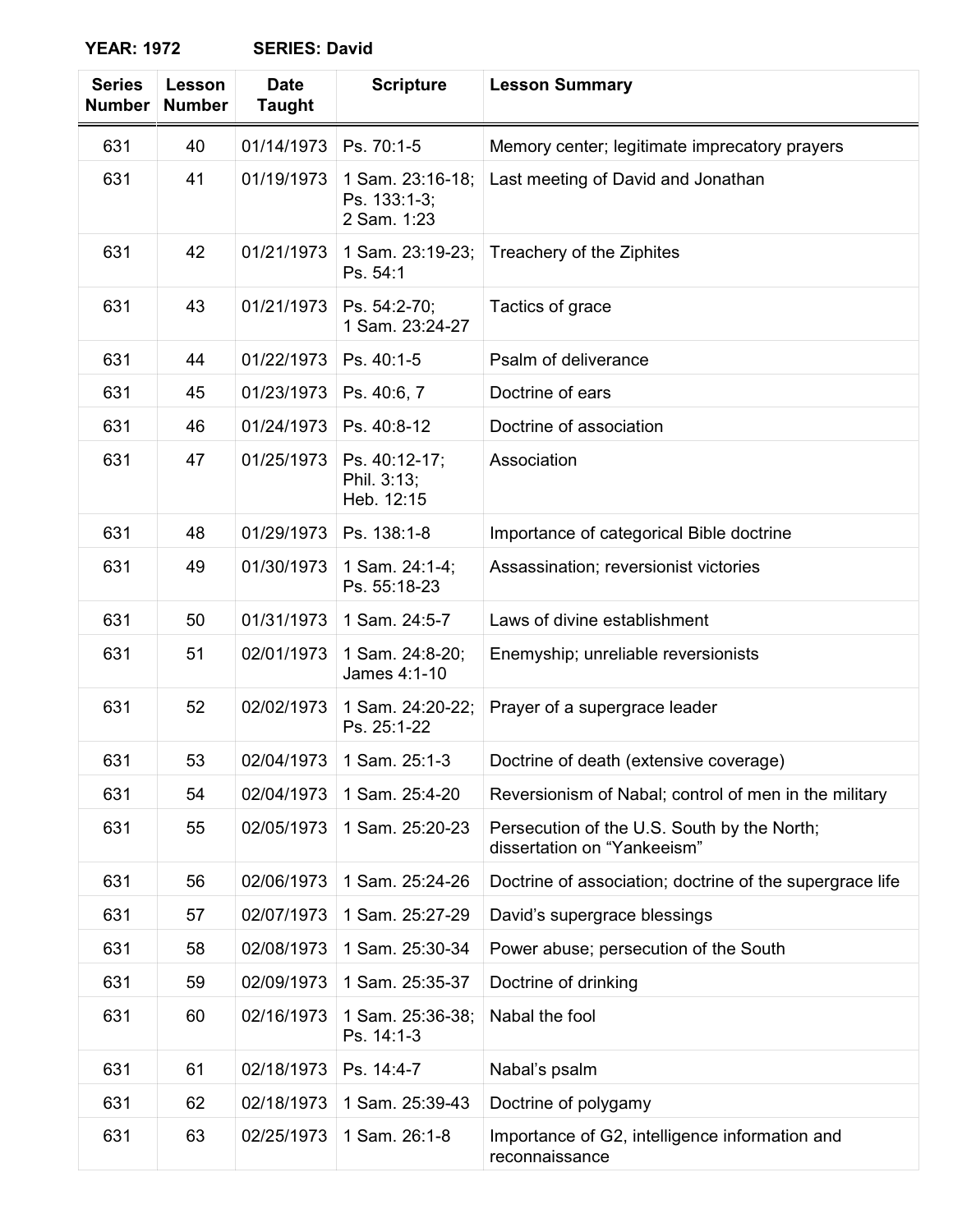| <b>Series</b><br><b>Number</b> | Lesson<br><b>Number</b> | <b>Date</b><br><b>Taught</b> | <b>Scripture</b>                   | <b>Lesson Summary</b>                                                                                |
|--------------------------------|-------------------------|------------------------------|------------------------------------|------------------------------------------------------------------------------------------------------|
| 631                            | 64                      | 02/25/1973                   | 1 Sam. 26:9-17                     | Doctrine of the sin unto death                                                                       |
| 631                            | 65                      | 02/26/1973                   | 1 Sam. 26:18-25                    | Last meeting of Saul and David; Gen. Patton's speech<br>of 13 July 1945; categories of troublemakers |
| 631                            | 66                      | 02/27/1973                   | Ps. 7:1-5;<br>2 Pet. 2:15-19       | Psalm of Saul's reversionism; Sherman's march to<br>Atlanta                                          |
| 631                            | 67                      | 02/28/1973                   | Ps. 7:6-9a                         | Principles of justice                                                                                |
| 631                            | 68                      | 03/01/1973                   | Ps. 7:9                            | Doctrine of the heart; doctrine of emotions                                                          |
| 631                            | 69                      | 03/02/1973                   | Ps. 7:9-14;<br>2 Cor. 6:11, 12     | Doctrine of emotions (continued)                                                                     |
| 631                            | 70                      | 03/04/1973                   | Ps. 7:14-17                        | The pregnancy of reversionism                                                                        |
| 631                            | 71                      | 03/04/1973                   | 1 Sam. 27:1-4;<br>13:19            | Doctrine of idolatry                                                                                 |
| 631                            | 72                      | 03/09/1973                   | 1 Sam. 27:5-11                     | David as strap-on artist; seven ways a strap-on artist<br>functions                                  |
| 631                            | 73                      | 03/11/1973                   | 1 Sam. 27:10-12;<br>28:1-2; 29:1-6 | Deceiver reaps boomerang; supergrace reaps what<br>God sows; pseudo-friends abuse you                |
| 631                            | 74                      | 03/11/1973                   | 1 Sam. 29:6-11;<br>Ps. 13:1-6      | Deliverance of Achish from the deceiver; reversion<br>misery and recovery of David                   |
| 631                            | 75                      | 03/18/1973                   | 1 Sam. 30:1-6;<br>Ps. 22:1         | From disaster to occupation with Jesus Christ                                                        |
| 631                            | 76                      | 03/18/1973                   | Ps. 22:1-19                        | A psalm of celebrityship                                                                             |
| 631                            | 77                      | 03/19/1973                   | Ps. 22:21-31;<br>1 Sam. 30:6-10    | Psalm of celebrityship (continued); supergrace 2<br>aggressiveness                                   |
| 631                            | 78                      | 03/23/1973                   | 1 Sam. 30:11-15                    | David pursuing the Amalekites                                                                        |
| 631                            | 79                      | 03/25/1973                   | 1 Sam. 30:16-20                    | <b>Conquest of the Amalekites</b>                                                                    |
| 631                            | 80                      | 03/25/1973                   | 1 Sam. 30:21-24                    | Moral courage and grace policies                                                                     |
| 631                            | 81                      | 03/26/1973                   | 1 Sam. 30:24-31;<br>Ps. 112:1a     | Doctrine of association                                                                              |
| 631                            | 82                      | 03/27/1973                   | Ps. 112:1-7                        | Prosperity and character of the supergrace believer                                                  |
| 631                            | 83                      | 03/28/1973                   | Ps. 112:8-10                       | <b>Reversionist frustrated</b>                                                                       |
| 631                            | 84                      | 03/29/1973                   | Ps. 111:1-10                       | God must vindicate the doctrine in the supergrace soul                                               |
| 631                            | 85                      | 03/30/1973                   | Ps. 116:13                         | Doctrine of the cup                                                                                  |
| 631                            | 86                      | 03/08/1974                   | 1 Sam. 28:1a                       | Doctrine of demonism; introduction to the witch of<br>Endor                                          |
| 631                            | 87                      | 03/08/1974                   | 1 Sam. 28:1-3                      | Foreign bodyguard of the ruler; promotions may<br>deviate from the divine plan                       |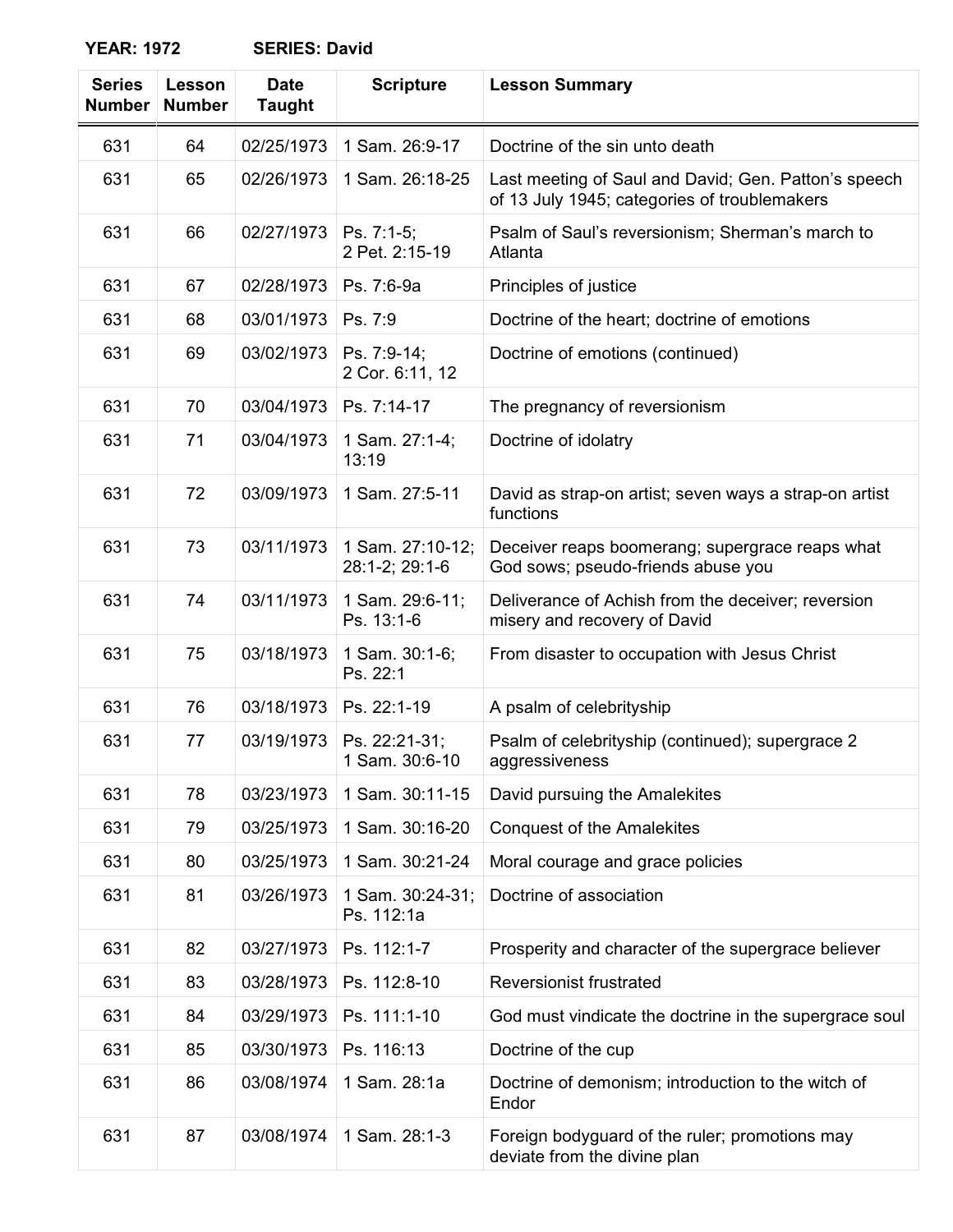| <b>Series</b><br><b>Number</b> | Lesson<br><b>Number</b> | <b>Date</b><br><b>Taught</b> | <b>Scripture</b>                          | <b>Lesson Summary</b>                                                                                  |
|--------------------------------|-------------------------|------------------------------|-------------------------------------------|--------------------------------------------------------------------------------------------------------|
| 631                            | 88                      | 03/10/1974                   | 1 Sam. 28:3b-4                            | Doctrine of necromancers and mediums                                                                   |
| 631                            | 89                      | 03/10/1974                   | 1 Sam. 28:5-6                             | Doctrines of Saul's stages of reversionism and fear                                                    |
| 631                            | 90                      | 03/11/1974                   | 1 Sam. 28:7-8                             | Dangerous disguises                                                                                    |
| 631                            | 91                      | 03/12/1974                   | 1 Sam. 28:8b-<br>10a                      | High and low IQ demons                                                                                 |
| 631                            | 92                      | 03/13/1974                   | 1 Sam. 28:10b-<br>11                      | Seance of Endor                                                                                        |
| 631                            | 93                      | 03/14/1974                   | 1 Sam. 28:12-14                           | Doctrine of necromancy                                                                                 |
| 631                            | 94                      | 03/15/1974                   | 1 Sam. 28:15-16;<br>Phil. 3:18, 19        | Doctrine of reversionism; category of enemies                                                          |
| 631                            | 95                      | 03/17/1974                   | 1 Sam. 28 via<br>1 Sam. 15:1-25           | Saul's pseudo-rebound                                                                                  |
| 631                            | 96                      | 03/17/1974                   | 1 Sam. 15:22-29                           | Saul loses the kingdom                                                                                 |
| 631                            | 97                      | 03/22/1974                   | 1 Sam. 28:17;<br>1 Sam. 15:22-28          | Review; excuses cancel rebound                                                                         |
| 631                            | 98                      | 03/24/1974                   | 1 Sam. 28:18, 19                          | Doctrines of negative volition and anthropopathisms                                                    |
| 631                            | 99                      | 03/24/1974                   | 1 Sam. 28:20, 21                          | Saul's shock                                                                                           |
| 631                            | 100                     | 03/25/1974                   | 1 Sam. 28:22-25                           | Evil side of altruism                                                                                  |
| 631                            | 101                     | 03/26/1974                   | 1 Sam. 31:1-4                             | Oblique order of battle                                                                                |
| 631                            | 102                     | 03/27/1974                   | 1 Sam. 31:4-6;<br>1 Chron. 10:13,<br>14   | Reason why Saul died; doctrine of divine discipline                                                    |
| 631                            | 103                     | 03/28/1974                   | 1 Sam. 31:7                               | Doctrines of the sin unto death and the importance of<br>the military; Sherman's march through Georgia |
| 631                            | 104                     | 03/29/1974                   | 1 Sam. 31:8-10                            | Desecration of the dead by the victors; testimonies of<br>Jerry Jones, Gabe Dominguez, and Rick Hughes |
| 631                            | 105                     | 03/31/1974                   | 1 Sam. 11:1-4                             | Siege of Jabesh                                                                                        |
| 631                            | 106                     | 03/31/1974                   | 1 Sam. 11:5-7;<br>10:24, 27;<br>Eph. 4:26 | Doctrine of the ministry of God the Holy Spirit in the<br>Age of Israel                                |
| 631                            | 107                     | 04/01/1974                   | 1 Sam. 11:8-11                            | Saul's tactical double envelopment                                                                     |
| 631                            | 108                     | 04/02/1974                   | 1 Sam. 11:12-15                           | Doctrine of reconciliation                                                                             |
| 631                            | 109                     | 04/03/1974                   | 1 Sam. 31:11-13                           | Basis of loyalty                                                                                       |
| 631                            | 110                     | 04/04/1974                   | Ps. 26:1                                  | Psalm of vindication; doctrines of walking and faith<br>(partial)                                      |
| 631                            | 111                     | 04/05/1974                   | Ps. 26:2                                  | Doctrine of emotions                                                                                   |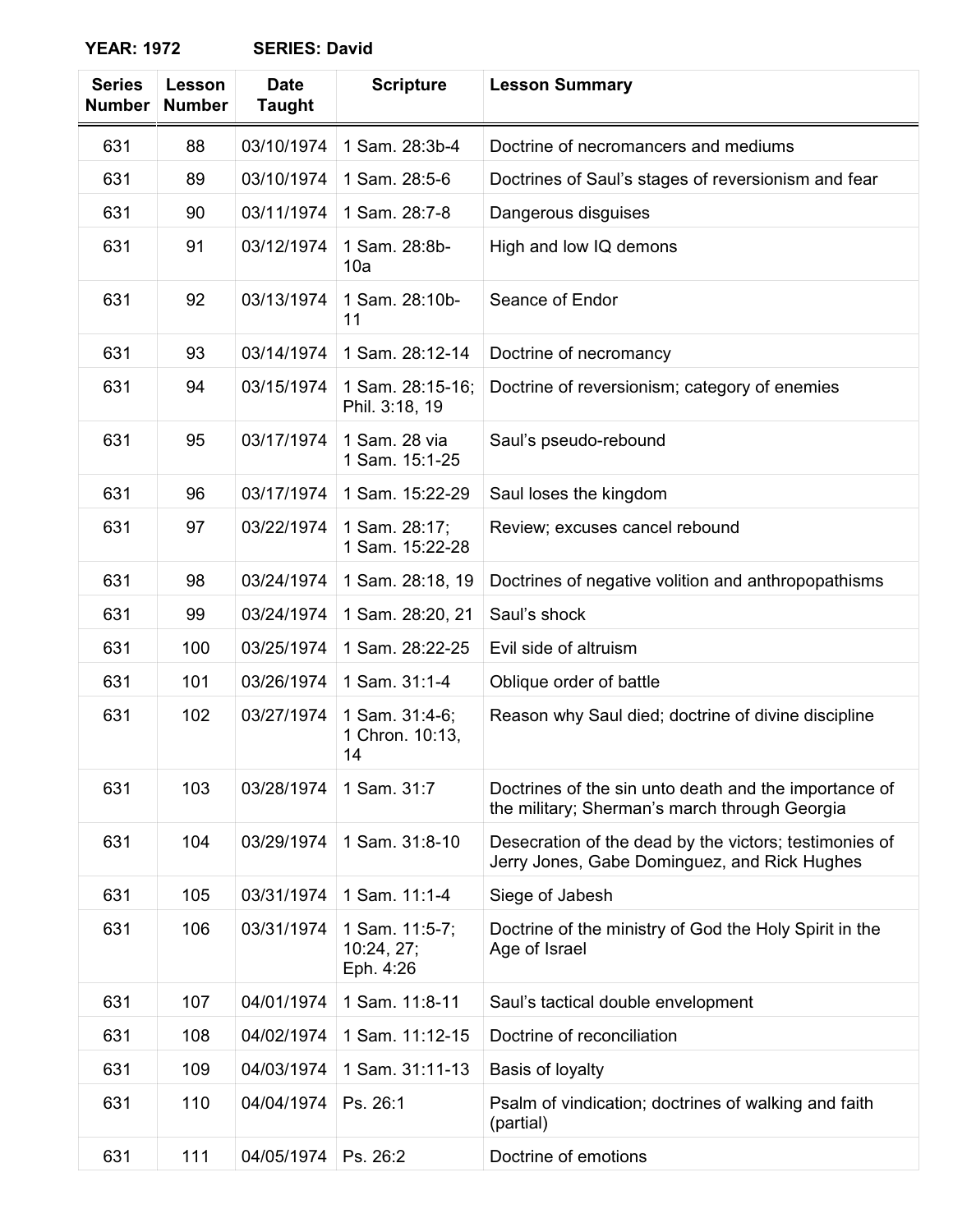| <b>Series</b><br><b>Number</b> | Lesson<br><b>Number</b> | <b>Date</b><br><b>Taught</b> | <b>Scripture</b>                                                                  | <b>Lesson Summary</b>                                                                        |
|--------------------------------|-------------------------|------------------------------|-----------------------------------------------------------------------------------|----------------------------------------------------------------------------------------------|
| 631                            | 112                     | 04/07/1974                   | Ps. 26:3, 4                                                                       | Doctrines of grace and separation                                                            |
| 631                            | 113                     | 04/07/1974                   | Ps. 26:5-7                                                                        | Review of the doctrine of separation; doctrine of<br>rebound                                 |
| 631                            | 114                     | 04/08/1974                   | Ps. 26:8-12                                                                       | Refuge is doctrine                                                                           |
| 631                            | 115                     | 04/09/1974                   | Ps. 11:1, 2                                                                       | Doctrine of occupation with the Lord Jesus Christ                                            |
| 631                            | 116                     | 04/10/1974                   | Ps. 11:3-7                                                                        | Jesus Christ controls history                                                                |
| 631                            | 117                     | 04/11/1974                   | Isa. 51:1, 7, 9                                                                   | Doctrines of the covenants and vindication before<br>others                                  |
| 631                            | 118                     | 04/12/1974                   | Isa. 51:12, 17,<br>23; 52:7, 10                                                   | Encouragement in life                                                                        |
| 631                            | 119                     | 04/14/1974                   | Isa. 52:13a                                                                       | Doctrine of the resurrection                                                                 |
| 631                            | 120                     | 04/14/1974                   | Isa. 52:13b-15                                                                    | Doctrines of ascension and session and Second<br>Advent                                      |
| 631                            | 121                     | 04/15/1974                   | Isa. 53:1-3                                                                       | Erroneous images of Jesus Christ                                                             |
| 631                            | 122                     | 04/16/1974                   | Isa. 53:4-7                                                                       | Doctrine of unlimited atonement                                                              |
| 631                            | 123                     | 04/17/1974                   | Isa. 53:8, 9                                                                      | Jesus Christ's six trials and burial                                                         |
| 631                            | 124                     | 04/18/1974                   | Isa. 53:10                                                                        | Doctrines of the hands of Jesus Christ and ascension<br>and session                          |
| 631                            | 125                     | 04/19/1974                   | Isa. 53:11, 12                                                                    | Jesus Christ's final statement on the cross                                                  |
| 631                            | 126                     | 04/21/1974                   | 2 Sam. 1:1, 2a                                                                    | Review of 1 Sam. 30                                                                          |
| 631                            | 127                     | 04/21/1974                   | 2 Sam. 1:2-4                                                                      | Military interrogation; profanity cf. expletives                                             |
| 631                            | 128                     | 04/26/1974                   | 2 Sam. 1:5-9                                                                      | False account of Saul's death                                                                |
| 631                            | 129                     | 04/28/1974                   | Isa. 53:12;<br>Matt. 27:50;<br>Mark 15:37; Luke<br>23:46; John<br>19:30; Ps. 31:5 | Last exhale of Jesus Christ on the cross                                                     |
| 631                            | 130                     | 04/28/1974                   | 2 Sam. 1:10-12                                                                    | Problem of being a success; doctrines of human<br>freedom and the importance of the military |
| 631                            | 131                     | 04/29/1974                   | 2 Sam. 1:13-16                                                                    | Court-martial of the Amalekite private                                                       |
| 631                            | 132                     | 04/30/1974                   | 2 Sam. 1:17-19                                                                    | David's elegy to Saul and Jonathan (introduction)                                            |
| 631                            | 133                     | 05/01/1974                   | 2 Sam. 1:19b, 20                                                                  | Necessity of great leadership                                                                |
| 631                            | 134                     | 05/02/1974                   | 2 Sam. 1:21-23a                                                                   | <b>Battlefield memorial</b>                                                                  |
| 631                            | 135                     | 05/06/1974                   | 2 Sam. 1:23a                                                                      | Doctrine of separation                                                                       |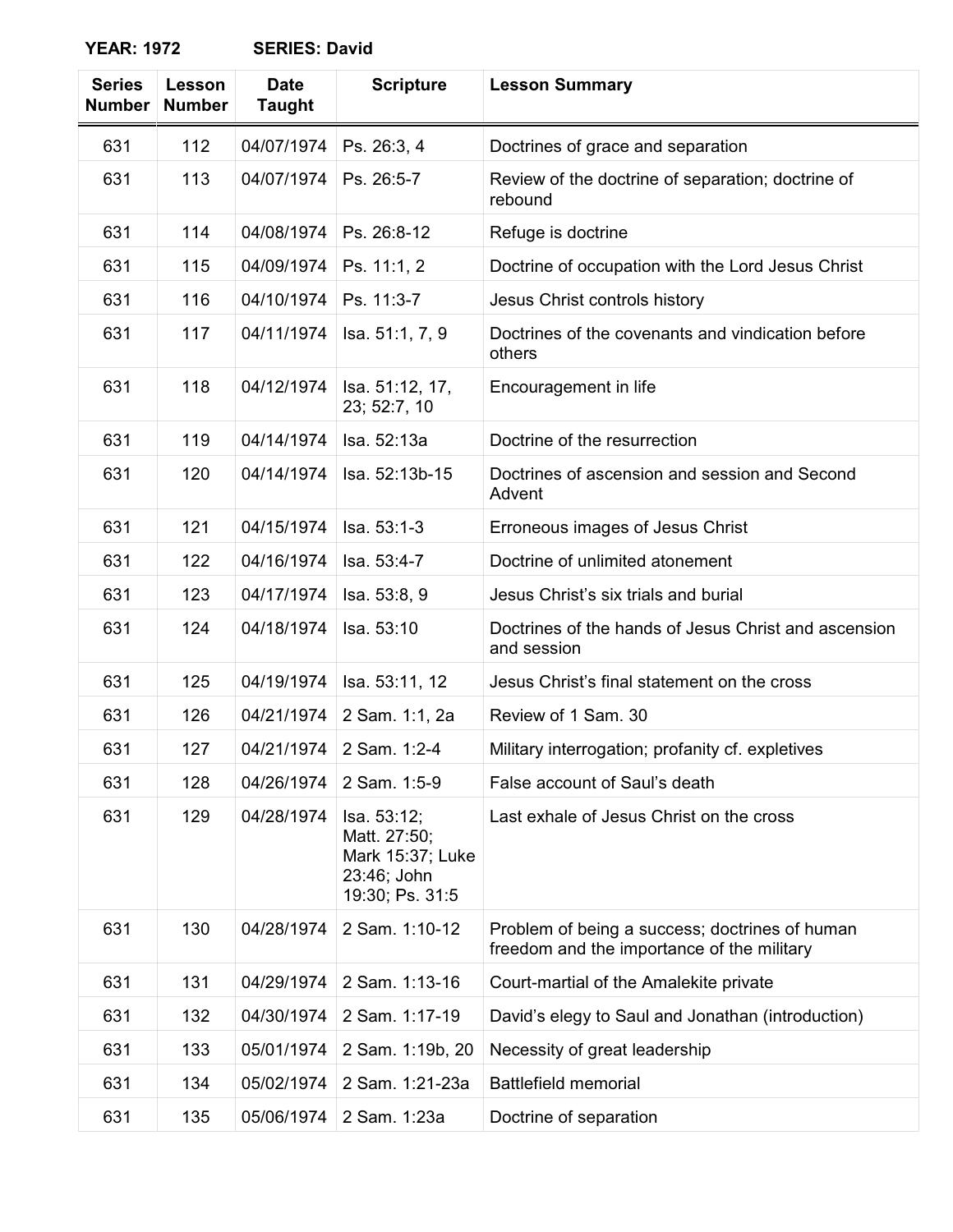| <b>Series</b><br><b>Number</b> | Lesson<br><b>Number</b> | <b>Date</b><br><b>Taught</b> | <b>Scripture</b>                                | <b>Lesson Summary</b>                                                   |
|--------------------------------|-------------------------|------------------------------|-------------------------------------------------|-------------------------------------------------------------------------|
| 631                            | 136                     | 05/07/1974                   | 2 Sam. 23a via<br>Matt. 10:34-39                | Separation by attitude toward doctrine                                  |
| 631                            | 137                     | 05/08/1974                   | 2 Sam. 1:23b, 24                                | Doctrine of separation                                                  |
| 631                            | 138                     | 05/09/1974                   | 2 Sam. 1:25-27;<br>1 Sam. 23:16-18;<br>Ps. 133  | Basis for category 3 love                                               |
| 631                            | 139                     | 05/10/1974                   | 2 Sam. 2:1                                      | Doctrine of divine guidance                                             |
| 631                            | 140                     | 05/12/1974                   | 2 Sam. 2:2-4                                    | Doctrines of polygamy and the importance of the<br>military             |
| 631                            | 141                     | 05/13/1974                   | 2 Sam. 2:4-7a                                   | First acts of David as King of Judah                                    |
| 631                            | 142                     | 05/14/1974                   | 2 Sam. 2:7-11;<br>Ps. 35:26                     | Evils of gun legislation; basic cause for civil war in<br><b>Israel</b> |
| 631                            | 143                     | 05/15/1974                   | 2 Sam. 2:12-18                                  | Pool of Gibeon battles                                                  |
| 631                            | 144                     | 05/16/1974                   | 2 Sam. 2:19-32                                  | Death of Asahel                                                         |
| 631                            | 145                     | 12/23/1974                   | 1 Chron. 10:13-<br>11:1                         | Doctrine of the sin unto death; biography of Gen. Billy<br>Mitchell     |
| 631                            | 146                     | 12/24/1974                   | 1 Chron. 11:2a                                  | Doctrine of the importance of Bible doctrine                            |
| 631                            | 147                     | 12/25/1974                   | 1 Chron. 11:2b-3                                | Doctrine of warfare                                                     |
| 631                            | 148                     | 12/26/1974                   | 1 Chron. 11:4;<br>Ps. 18:1-50;<br>$101:1-8$     | David's system of knighthood; principles of promotion<br>and policy     |
| 631                            | 149                     | 12/27/1974                   | 1 Chron. 11:5                                   | Doctrine of Zion (point 1)                                              |
| 631                            | 150                     | 12/29/1974                   | 1 Chron. 11:6                                   | (Introduction) Doctrine of Zion (continued)                             |
| 631                            | 151                     | 12/29/1974                   | 1 Chron. 11:6-9;<br>Ps. 30:1-12                 | Founding of Jerusalem                                                   |
| 631                            | 152                     | 12/30/1974                   | 2 Sam. 5:6-8;<br>23:8; Ps. 115:1-<br>$3, 16-18$ | David's G3, Adino                                                       |
| 631                            | 153                     | 12/31/1974                   | 2 Sam. 23:9-10                                  | Eleazer, David's drill instructor                                       |
| 631                            | 154                     | 12/31/1974                   | 2 Sam. 23:11-17                                 | David's three knights and libation offering                             |
| 631                            | 155                     | 01/01/1975                   | 2 Sam. 23:18-<br>20a                            | Doctrine of a thousand; the second class knights                        |
| 631                            | 156                     | 01/02/1975                   | 2 Sam. 23:20b-<br>23                            | Benaiah's character and combat (summary of verses<br>24-39)             |
| 631                            | 157                     | 01/03/1975                   | Ps. 15:1-5                                      | Qualifications for the knights                                          |
| 631                            | 158                     | 01/05/1975                   | 2 Sam. 5:17                                     | Challenge to promotion; Philistine history                              |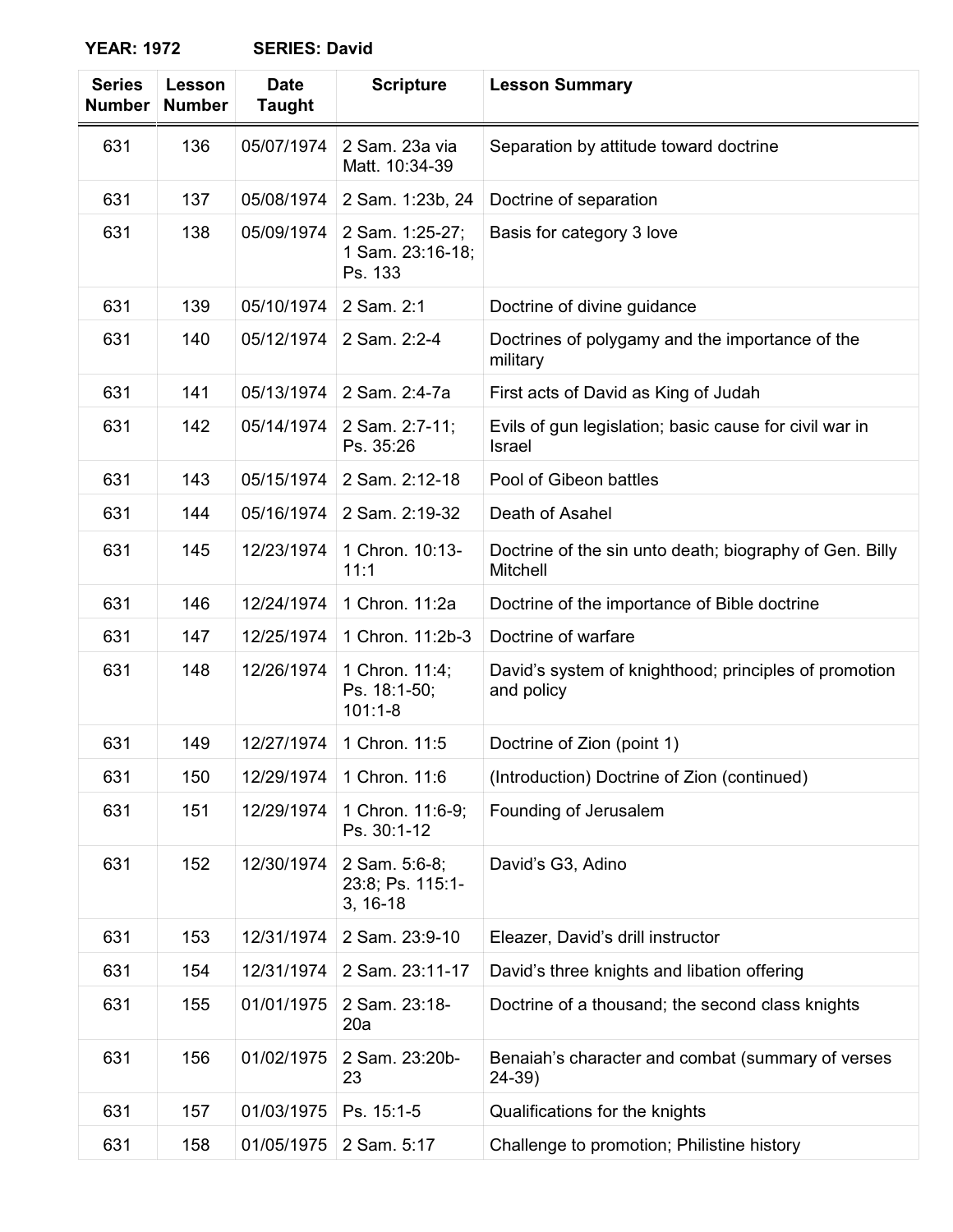| <b>Series</b><br><b>Number</b> | Lesson<br><b>Number</b> | <b>Date</b><br><b>Taught</b> | <b>Scripture</b>                                                  | <b>Lesson Summary</b>                                                                      |
|--------------------------------|-------------------------|------------------------------|-------------------------------------------------------------------|--------------------------------------------------------------------------------------------|
| 631                            | 159                     | 01/05/1975                   | 2 Sam. 5:18                                                       | Doctrine of salt; principles of warfare                                                    |
| 631                            | 160                     | 01/06/1975                   | Ps. 21:1-6a                                                       | Psalm of promotion; doctrine of surpassing grace<br>(point 5)                              |
| 631                            | 161                     | 01/07/1975                   | Ps. 21:6-7                                                        | Doctrine of surpassing grace (cont.)                                                       |
| 631                            | 162                     | 01/08/1975                   | Ps. 21:8-11a                                                      | Doctrine of evil (points 1-8)                                                              |
| 631                            | 163                     | 01/09/1975                   | Ps. 21:11a                                                        | Doctrine of evil (continued)                                                               |
| 631                            | 164                     | 01/10/1975                   | Ps. 21:11b-13                                                     | Doctrine of evil (review); doctrine of revolution (revised)                                |
| 631                            | 165                     | 01/12/1975                   | 2 Sam. 5:22-25;<br>Ps. 20:1-2                                     | Battle of the Mulberry Grove                                                               |
| 631                            | 166                     | 01/12/1975                   | Ps. 20:3-7                                                        | Chariots in the Bible (11 points); doctrine of<br>propitiation; profile of Jesus Christ    |
| 631                            | 167                     | 01/17/1975                   | Ps. 20:8, 9                                                       | Doctrine of covenants to Israel (review of verses 1-7)                                     |
| 631                            | 168                     | 01/19/1975                   | 2 Sam. 6:1-16 cf.<br>1 Sam. 14:49;<br>1 Sam. 18:20-28             | Michal's tragedy                                                                           |
| 631                            | 169                     | 01/19/1975                   | 1 Sam. 18:28;<br>19:11-17; 25:44;<br>2 Sam. 3:12-16,<br>$6:16-23$ | Michal and pitiful Palti                                                                   |
| 631                            | 170                     | 01/20/1975                   | 2 Sam. 7:1                                                        | Doctrine of covenants to Israel (amplified)                                                |
| 631                            | 171                     | 01/21/1975                   | 2 Sam. 7:1-2                                                      | David remembers the Source                                                                 |
| 631                            | 172                     | 01/22/1975                   | 2 Sam. 7:3                                                        | Nathan's revelation                                                                        |
| 631                            | 173                     | 01/23/1975                   | 2 Sam. 7:6-8a                                                     | Original thinking                                                                          |
| 631                            | 174                     | 01/24/1975                   | 2 Sam. 7:8b                                                       | Doctrine of grace (points 1 & 3)                                                           |
| 631                            | 175                     | 01/26/1975                   | 2 Sam. 7:9-11                                                     | Davidic dynasty - permanent promotion                                                      |
| 631                            | 176                     | 01/26/1975                   | 2 Sam. 7:12;<br>$5:12-13$                                         | Doctrines of David's family; polygamy; concept of<br>David's greatness                     |
| 631                            | 177                     | 01/27/1975                   | 2 Sam. 7:13                                                       | Doctrine of evil                                                                           |
| 631                            | 178                     | 01/28/1975                   | 2 Sam. 7:14, 15                                                   | Doctrine of the fifth cycle of discipline (revised)                                        |
| 631                            | 179                     | 01/29/1975                   | 2 Sam. 7:16, 17                                                   | Davidic covenant in the New Testament; separation of<br>temporal and spiritual authorities |
| 631                            | 180                     | 01/30/1975                   | 2 Sam. 7:18, 19                                                   | David's grace response to the Davidic Covenant                                             |
| 631                            | 181                     | 01/31/1975                   | 2 Sam. 7:19-21                                                    | David's speechless response                                                                |
| 631                            | 182                     | 02/07/1975                   | 2 Sam. 7:22                                                       | Sin of evil in leadership                                                                  |
| 631                            | 183                     | 02/09/1975                   | Isa. 45:6b-7                                                      | Evil, light, and darkness                                                                  |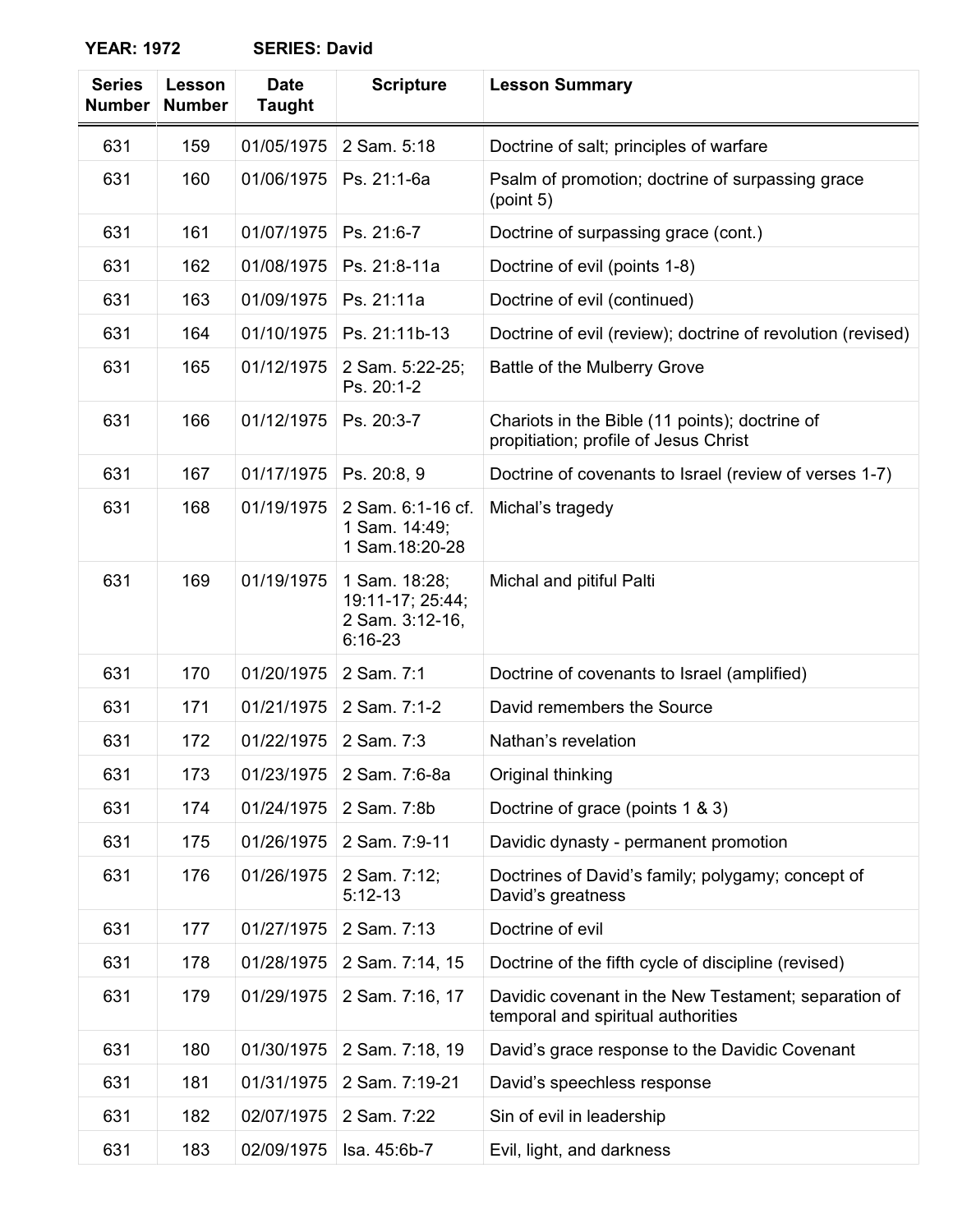| <b>Series</b><br><b>Number</b> | Lesson<br><b>Number</b> | <b>Date</b><br><b>Taught</b> | <b>Scripture</b>                  | <b>Lesson Summary</b>                                                                                    |
|--------------------------------|-------------------------|------------------------------|-----------------------------------|----------------------------------------------------------------------------------------------------------|
| 631                            | 184                     | 02/09/1975                   | Isa. 47:10-11                     | Doctrine of evil (review and points 18-20)                                                               |
| 631                            | 185                     | 02/10/1975                   | 2 Sam. 7                          | Doctrine of evil (review and points 20b-27)                                                              |
| 631                            | 186                     | 02/11/1975                   | 2 Sam. 7:23-26                    | David's patriotic response and prayer                                                                    |
| 631                            | 187                     | 02/12/1975                   | 2 Sam. 7:27-29                    | Problems of the fulfillment of the Davidic covenant                                                      |
| 631                            | 188                     | 02/13/1975                   | Ps. 89:1-4;<br>1 Kings 14:25-28   | <b>Invasion of Shishak</b>                                                                               |
| 631                            | 189                     | 02/14/1975                   | Ps. 89:5-9                        | Doctrine of revolution                                                                                   |
| 631                            | 190                     | 02/16/1975                   | Ps. 89:10-14;<br>2 Chron. 12:1-12 | Messianic anthropopathisms                                                                               |
| 631                            | 191                     | 02/16/1975                   | Ps. 89:15-17                      | Doctrine of happiness                                                                                    |
| 631                            | 192                     | 02/23/1975                   | Ps. 89:18                         | Brass shields of Rehoboam and U.S.A.                                                                     |
| 631                            | 193                     | 02/23/1975                   | Ps. 89:19-24                      | Heroship based on Bible doctrine in the soul                                                             |
| 631                            | 194                     | 02/24/1975                   | Ps. 89:25-31                      | Doctrine of the Mosaic Law (points 1-9)                                                                  |
| 631                            | 195                     | 02/25/1975                   | Ps. 89:32                         | Doctrine of the covenants to Israel                                                                      |
| 631                            | 196                     | 02/26/1975                   | Ps. 89:31b-37;<br>Hosea 4:1-6     | Doctrine of the fifth cycle of discipline                                                                |
| 631                            | 197                     | 06/29/1977                   | Eccl. 9:13-10:7                   | Forgotten military; summary of the integrity of God;<br>three adjustments to the justice of God          |
| 631                            | 198                     | 06/30/1977                   | Eccl. 10:1-12                     | Doctrine of the Priest (Client) Nation; the pivot                                                        |
| 631                            | 199                     | 07/01/1977                   | Rom. 5:1                          | Interlude of blessing; principle of divine justice can only<br>bless +R                                  |
| 631                            | 200                     | 07/02/1977                   | Matt. 6:25-33                     | Five categories of blessing; worry; logistical grace;<br>postulates of integrity                         |
| 631                            | 201                     | 07/02/1977                   | Rom. 5:2                          | Doctrine of eternal security; pipeline of blessing from<br>divine justice to imputed +R                  |
| 631                            | 202                     | 07/02/1977                   | 2 Sam. 8:1                        | Philistines; soldier nations; health of the commander                                                    |
| 631                            | 203                     | 07/03/1977                   | 2 Sam. 8:2                        | Benaiah; policy re POW's; integrity of God produces<br>victory                                           |
| 631                            | 204                     | 07/03/1977                   | 2 Sam. 8:3-8                      | Leadership delegates authority; preventative war of<br>David; chariot horses                             |
| 631                            | 205                     | 07/04/1977                   | 2 Sam. 8:9-14a                    | Basis of respect for a nation; justice of God is the<br>source of the uncorrupted mature believer's fame |
| 631                            | 206                     | 07/04/1977                   | 2 Sam. 8:14b                      | Military doctrine of Israel; military genius and divine<br>integrity vs. variables                       |
| 631                            | 207                     | 07/05/1977                   | Ps. 60:1-12;<br>62:8,9            | Integrity of God overcomes the variables                                                                 |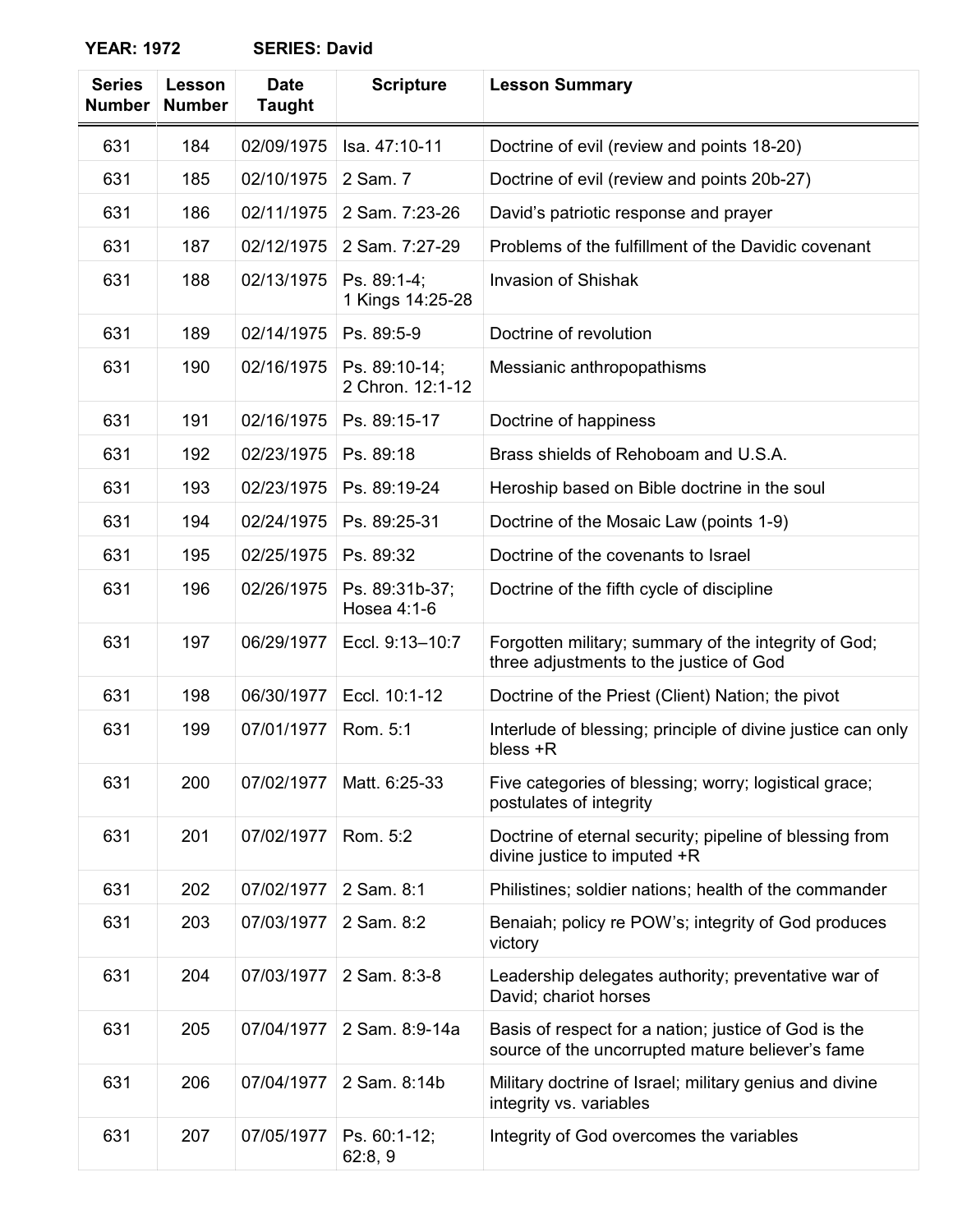| <b>Series</b><br><b>Number</b> | <b>Lesson</b><br><b>Number</b> | <b>Date</b><br><b>Taught</b> | <b>Scripture</b>                               | <b>Lesson Summary</b>                                                                                                |
|--------------------------------|--------------------------------|------------------------------|------------------------------------------------|----------------------------------------------------------------------------------------------------------------------|
| 631                            | 208                            | 07/06/1977                   | 2 Sam. 8:15-16a                                | Variables of capacity in jobs; policy making cf.<br>administration                                                   |
| 631                            | 209                            | 07/07/1977                   | 2 Sam. 8:16b-<br>9:3; Ps. 68:1-6               | Hymn of prosperity; bureaucracy; blessing by<br>association                                                          |
| 631                            | 210                            | 07/08/1977                   | 2 Sam. 9:4-13                                  | Variables; attitude of the handicapped: profile of a<br>"Dead Dog"; justice of David                                 |
| 631                            | 211                            | 07/10/1977                   | 2 Sam. 16:1-4;<br>19:24-30; 21:1-7             | Trends; loyalty of Mephibosheth; moral courage; justice<br>of David                                                  |
| 631                            | 212                            | 07/10/1977                   | Ps. 131:1-3;<br>$132:8-11;$<br>1 Kings 11:4, 6 | Historical and eternal impact of David, the standard                                                                 |
| 631                            | 213                            | 01/07/1979                   | 2 Sam. 10:1a                                   | Dynamics for Disaster (lessons 213-237)<br>Historical background; Phoenician alphabet; "good ol'<br>days"            |
| 631                            | 214                            | 01/07/1979                   | 2 Sam. 10:1b-2                                 | Ammonites; arrogant leadership: rejects grace and<br>assumes evil motivation in the giver                            |
| 631                            | 215                            | 01/11/1979                   | 2 Sam. 10:3a                                   | Humility, MacArthur; evil can't understand grace;<br>Naziism; arrogant state department                              |
| 631                            | 216                            | 01/12/1979                   | 2 Sam. 10:3b                                   | State department flattery manipulates an arrogant king;<br>homosexualism; leadership; treaties                       |
| 631                            | 217                            | 01/14/1979                   | 2 Sam. 10:4                                    | Irresponsible, arrogant, weak leaders under<br>unscrupulous men destroy a nation; violence; police                   |
| 631                            | 218                            | 01/14/1979                   | 2 Sam. 10:5                                    | Great leadership re G2 and subordinates; teacher<br>attitudes toward students                                        |
| 631                            | 219                            | 01/15/1979                   | 2 Sam. 10:6, 7                                 | Cost of arrogance and impulsiveness; introduction to<br>Ammonite-Syrian war; universal military training             |
| 631                            | 220                            | 01/16/1979                   | 2 Sam. 10:6, 7                                 | Use of elite forces; nine principles of warfare,<br>application to Joab, business and the U.S.; Valley of<br>Succoth |
| 631                            | 221                            | 01/17/1979                   | 2 Sam. 10:8b, 9a                               | Criminal mind; infantry; thinking under pressure;<br>humility; reality, rebound and reconnaissance                   |
| 631                            | 222                            | 01/18/1979                   | 2 Sam. 10:9b                                   | Somoza; policy and principle; privacy; personnel; nine<br>principles of leadership; chain of command                 |
| 631                            | 223                            | 01/19/1979                   | 2 Sam.10:9c,<br>10a                            | U.S. foreign policy; blessing by association; delegation<br>of authority; teamwork                                   |
| 631                            | 224                            | 01/21/1979                   | 2 Sam. 10:10b,<br>11                           | New era after the Trojan war; staff work and brains vs.<br>gung-ho; mobility & flexibility                           |
| 631                            | 225                            | 01/21/1979                   | 2 Sam. 10:12                                   | General order of Joab; courage and motivation in<br>battle; victory depends on Jesus Christ                          |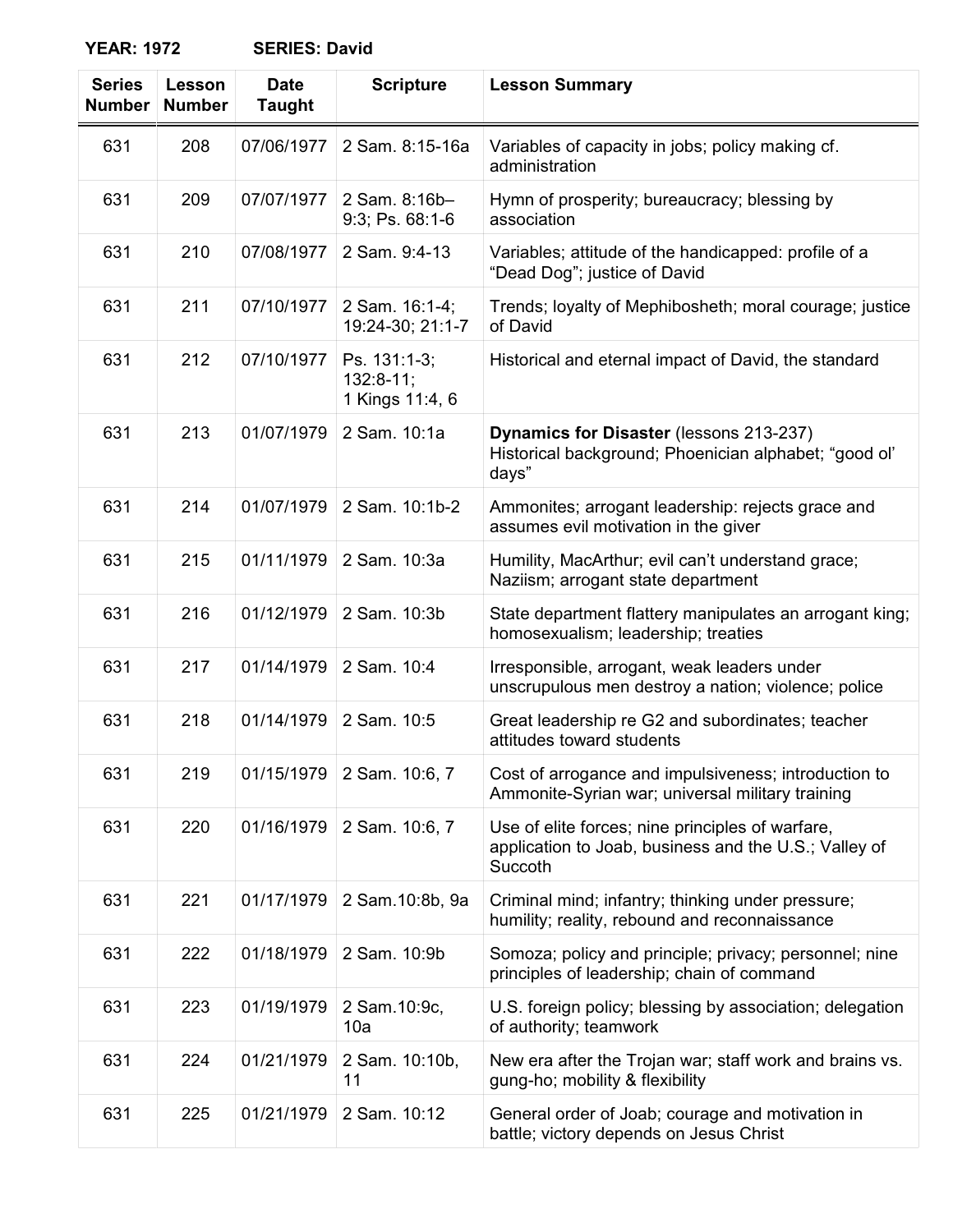| <b>Series</b><br><b>Number</b> | Lesson<br><b>Number</b> | <b>Date</b><br><b>Taught</b> | <b>Scripture</b>                 | <b>Lesson Summary</b>                                                                                                                                                      |
|--------------------------------|-------------------------|------------------------------|----------------------------------|----------------------------------------------------------------------------------------------------------------------------------------------------------------------------|
| 631                            | 226                     | 01/22/1979                   | 2 Sam. 10:13                     | Mental attitude vs. proficiency; Jesus Christ controls<br>history; principles of offensive, MASS; treaties                                                                 |
| 631                            | 227                     | 01/23/1979                   | 2 Sam. 10:14-<br>16a             | Rabbah; guerrilla warfare; factors in victory; freedom<br>and authority; Aram; motivation                                                                                  |
| 631                            | 228                     | 01/24/1979                   | 2 Sam. 10:16b                    | Communist psychological warfare against the U.S. in<br>Vietnam & Korea; Aramaean history and threat to<br>David                                                            |
| 631                            | 229                     | 01/25/1979                   | 2 Sam.10:17,<br>18a              | Soviet threat; battle of Helam; necessity for teamwork<br>of civilians, staff and line                                                                                     |
| 631                            | 230                     | 01/26/1979                   | 2 Sam. 10:18b                    | Gov. Meldrim Thomson re. U.S. military decline;<br>Hurrians and horses; results of Helam victory                                                                           |
| 631                            | 231                     | 01/28/1979                   | 2 Sam. 10:19;<br>Ps. 108:1       | Results of victory at Helam; Jesus Christ controls<br>history; David thanks the Source                                                                                     |
| 631                            | 232                     | 01/28/1979                   | Ps. 108:2-6; 60:5                | David's pre-battle prayer and commemoration of<br>victory; music; client nation and universal military<br>training                                                         |
| 631                            | 233                     | 02/01/1979                   | Ps. 108:7a                       | Conspiracy; development of the alphabet; thought<br>under pressure and prosperity; David fair to Shechem                                                                   |
| 631                            | 234                     | 02/02/1979                   | Ps. 108:7b, 8a                   | Manners toward Teng; R. Burton, thought under<br>pressure; Succoth base; total mobilization of Israel;<br>policy                                                           |
| 631                            | 235                     | 02/04/1979                   | Ps. 108:8b-13;<br>Jer. 17:5-9    | Judah policy maker; history of Moab; depend on Jesus<br>Christ, not on other nations                                                                                       |
| 631                            | 236                     | 02/04/1979                   | Ps. 85:8-10                      | Ingredients of personal and national victory;<br>concentration, games; principle of disaster dynamics                                                                      |
| 631                            | 237                     | 02/05/1979                   | Ps. 85:11-13                     | Shah of Iran; grace apparatus for perception (GAP)<br>without arrogance = maturity = pivot = preservation and<br>prosperity of a nation                                    |
| 631                            | 238                     | 12/16/1979                   | 2 Sam. 11                        | (Introduction) Doctrine of the interlocking systems of<br>arrogance 1-6: pride, blind (cells), institutional and<br>conspiracy; vulnerability of supergrace blessing (SGB) |
| 631                            | 239                     | 12/16/1979                   | 2 Sam. 11                        | Doctrine of the interlocking systems of arrogance (7-9):<br>criminal, crusader, psychopathic, sexual and genetic;<br>doctrine of polygamy                                  |
| 631                            | 240                     | 12/17/1979                   | 2 Sam. 11:1, 2                   | David's polygamy and parenthood; authority, freedom,<br>privacy and responsibility; doctrine of the ibex                                                                   |
| 631                            | 241                     | 12/18/1979                   | 2 Sam. 11:3                      | Results of sexual & interlocking systems of arrogance:<br>abuse of authority, no respect for privacy and property;<br>lust; principles of adultery                         |
| 631                            | 242                     | 12/19/1979                   | 2 Sam. 11:4;<br>Prov. 5; 6:20-32 | U.S. loss of integrity; integrity of Bathsheba: forced<br>(raped) by David; purification                                                                                   |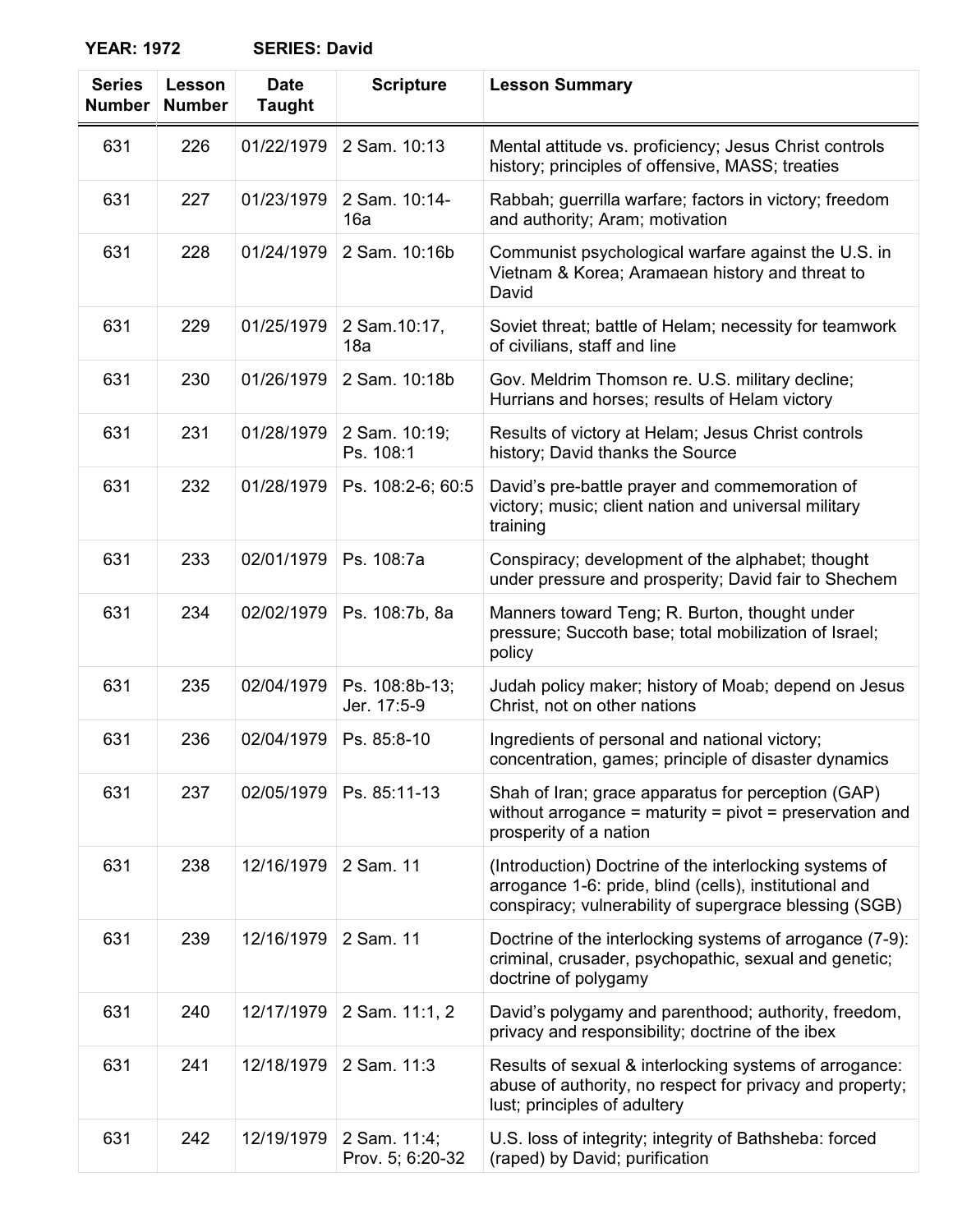| <b>Series</b><br><b>Number</b> | Lesson<br><b>Number</b> | <b>Date</b><br><b>Taught</b> | <b>Scripture</b>          | <b>Lesson Summary</b>                                                                                                                                                                  |
|--------------------------------|-------------------------|------------------------------|---------------------------|----------------------------------------------------------------------------------------------------------------------------------------------------------------------------------------|
| 631                            | 243                     | 12/19/1979                   | 2 Sam. 11:5, 6            | Hazard scares; David's entry into interlocking systems<br>of arrogance (IS/A), self-indulgence; Uriah; interlocking<br>systems of arrogance (degeneration) cf. sin and<br>reversionism |
| 631                            | 244                     | 12/21/1979                   | 2 Sam. 11:7, 8a           | Iran; integrity in the military and of Uriah; hypocrisy of<br>David re his officers' code of ethics                                                                                    |
| 631                            | 245                     | 12/23/1979                   | 2 Sam. 11:8b, 9           | Integrity and Bible doctrine vs. loyalty (illustration: Uriah<br>and modern officers); military codes of honor                                                                         |
| 631                            | 246                     | 12/23/1979                   | 2 Sam. 11:9               | What is integrity? Integrity of David: the norm for<br>evaluation of kings; army minorities, David and the<br>U.S.; Hittites                                                           |
| 631                            | 247                     | 12/24/1979                   | Matt. 2:1, 2              | Invasion of the Magi; Christmas trees in Scripture;<br>Mongol invasion of Asia and Europe (1220-1241)                                                                                  |
| 631                            | 248                     | 12/25/1979                   | 2 Sam. 11:10              | Integrity; David in interlocking systems of arrogance<br>(IS/A) rationalizes violation of the honor code;<br>leadership qualifications                                                 |
| 631                            | 249                     | 12/26/1979                   | 2 Sam. 11:11a             | Slaves of Cuba; integrity vs. loyalty; POW Admiral<br>Stockdale; ark of the covenant                                                                                                   |
| 631                            | 250                     | 12/27/1979                   | 2 Sam. 11:11b-<br>13      | Wives of officers; humility; integrity of Uriah holds<br>though he is drunk; results of David's interlocking<br>systems of arrogance                                                   |
| 631                            | 251                     | 12/28/1979                   | 2 Sam. 11:14-17           | David's conspiracy causes the death of the assault<br>platoon; Uriah's dying grace with honor; sin unto death<br>of Joab                                                               |
| 631                            | 252                     | 12/30/1979                   | Ps. 33:1, 2               | Integrity and loyalty vs. interlocking systems of<br>arrogance and ignorance of Bible doctrine; motivation<br>in talent; musicians                                                     |
| 631                            | 253                     | 12/30/1979                   | Ps. 33:3-5                | Commemoration of deliverance; interlocking systems<br>of arrogance (gates 11-12 political); integrity from Bible<br>$d$ doctrine + loyalty = honor; integrity of the client nation     |
| 631                            | 254                     | 12/31/1979                   | Ps. 33:6-10               | Respect (love) for Jesus Christ, our Host and Sustainer<br>of scientific laws; interlocking systems of arrogance vs.<br>authority and freedom                                          |
| 631                            | 255                     | 12/31/1979                   | Ps. 33:11, 12;<br>Prov. 8 | Army rescue team; ascendency of the divine plan;<br>Bible doctrine for every generation; happiness to the<br>client nation                                                             |
| 631                            | 256                     | 01/01/1980                   | Ps. 33:13-17              | Principles of economic depression; USSR officers;<br>omniscience of God; failure of arrogant might                                                                                     |
| 631                            | 257                     | 01/02/1980                   | Ps. 33:18-22              | Filling of the Holy Spirit in the Old Testament;<br>Ebenezer; pivot: target of national deliverance; blessing<br>by association and historical impact                                  |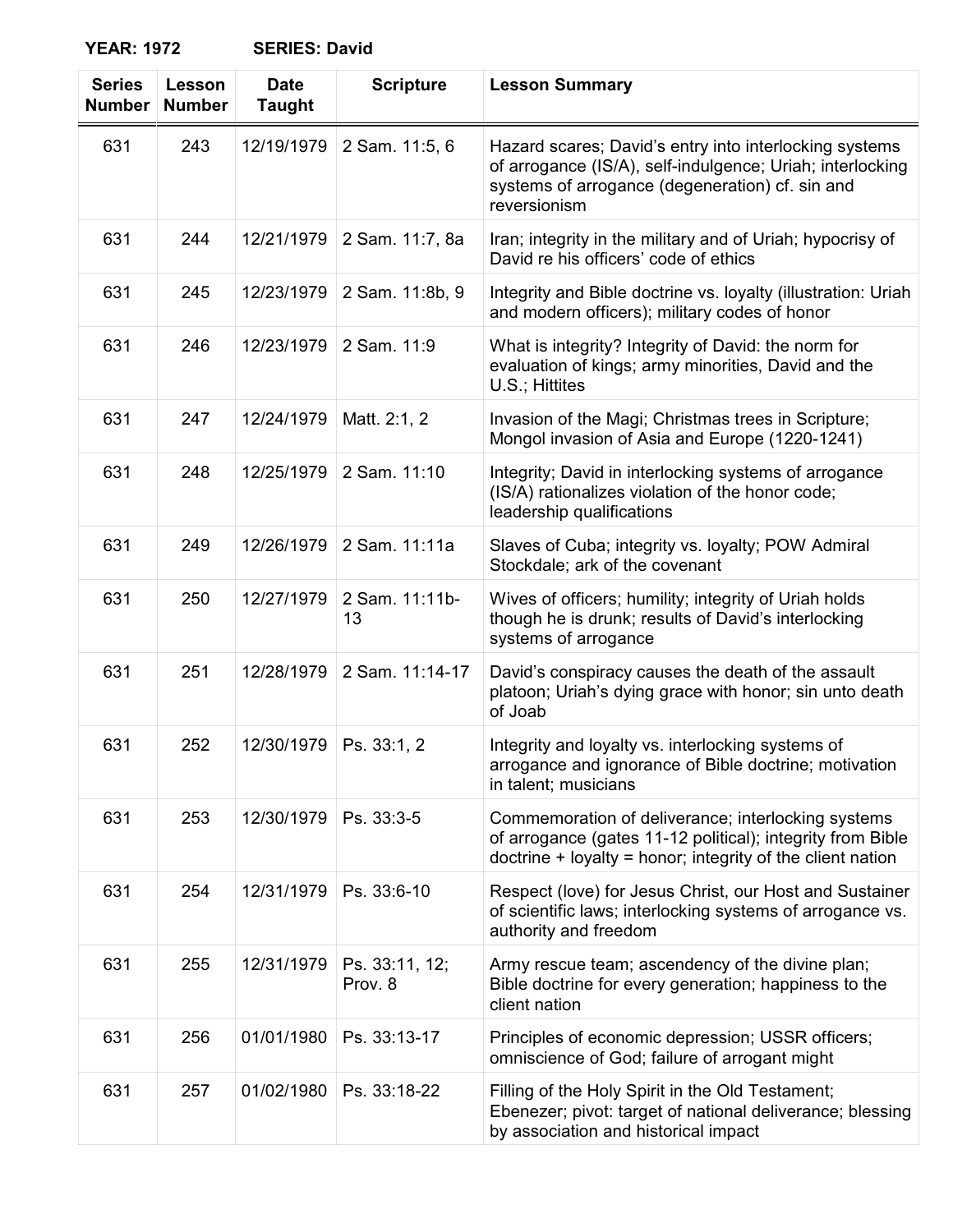| <b>Series</b><br><b>Number</b> | Lesson<br><b>Number</b> | <b>Date</b><br><b>Taught</b> | <b>Scripture</b>                                    | <b>Lesson Summary</b>                                                                                                                                             |
|--------------------------------|-------------------------|------------------------------|-----------------------------------------------------|-------------------------------------------------------------------------------------------------------------------------------------------------------------------|
| 631                            | 258                     | 01/03/1980                   | 2 Sam. 11:18-21                                     | Efficiency; Joab's battle plan, fulfillment, and report to<br>David; military ethics                                                                              |
| 631                            | 259                     | 01/04/1980                   | 2 Sam. 11:22-24                                     | Rommel & Von Manstein cf. Von Paulus and Joab;<br>problem of military ethics; maintenance of Bible<br>doctrine; life of Uriah                                     |
| 631                            | 260                     | 01/06/1980                   | 2 Sam. 11:25                                        | Death of Uriah; evaluation of tragedy and God's timing;<br>hypocrisy of self-righteousness to cover degenerative<br>arrogance                                     |
| 631                            | 261                     | 01/06/1980                   | 2 Sam.11:26, 27;<br>Job 5:19-27                     | Lamentation of Bathsheba; compartmentalizing of<br>category 2 & 3 love; faith-rest dying grace rationale;<br>divine timing in death                               |
| 631                            | 262                     | 01/10/1980                   | 2 Sam. 12:1a                                        | Tom Landry (football); priest cf. prophet: Nathan;<br>principle and authority vs. personality and arrogance                                                       |
| 631                            | 263                     | 01/11/1980                   | 2 Sam. 12:1b-5                                      | Pastor-teacher's function; self-discipline; rich and poor;<br>Nathan's finesse with David so he judges himself                                                    |
| 631                            | 264                     | 01/13/1980                   | 2 Sam. 12:6-8;<br>$3:3-8, 27;$<br>21:8-13; Ex. 22:1 | Restitution; compassion; irresponsibility in interlocking<br>systems of arrogance; Rizpah, concubine of Saul                                                      |
| 631                            | 265                     | 01/13/1980                   | 2 Sam. 12:8b                                        | River Kwai; execution of Saul's sons; coteries of<br>rebellion; character of Rizpah; capacity; Tom Landry<br>and competition                                      |
| 631                            | 266                     | 01/14/1980                   | 2 Sam. 12:9                                         | Indictment of David; preoccupation with self; rebound<br>and faith-rest; sins or human good + interlocking<br>systems of arrogance = evil; arrogance hangover     |
| 631                            | 267                     | 01/15/1980                   | 2 Sam. 12:10                                        | Criminal arrogance; a sword of Damocles over the line<br>of David, reaps violence, discipline; love; playing God                                                  |
| 631                            | 268                     | 01/16/1980                   | 2 Sam. 12:11;<br>16:20-23                           | Personality changes, Ahithophel; objective and<br>subjective advice; public rape of David's harem and<br>why; Absalom; doctrine of revolution                     |
| 631                            | 269                     | 01/17/1980                   | 2 Sam. 12:12                                        | USSR military doctrine; interlocking systems of<br>arrogance: abuse of power, accepts weak advisers;<br>positive or negative volition, not heredity, is the issue |
| 631                            | 270                     | 01/18/1980                   | 2 Sam. 12:13                                        | William Simon; principle of rebound: imputation, justice<br>of God, faith-rest drill; David's rebound removes the sin<br>unto death                               |
| 631                            | 271                     | 01/20/1980                   | 2 Sam. 12:14;<br>1 John 1:9;<br>1 Cor. 10:13        | Rhetoric of war; principle of installment discipline;<br>unbearable cf. bearable discipline                                                                       |
| 631                            | 272                     | 01/20/1980                   | Ps. 38:1-12                                         | Divine decrees and free will of David; David's psalm of<br>pre-rebound unbearable suffering                                                                       |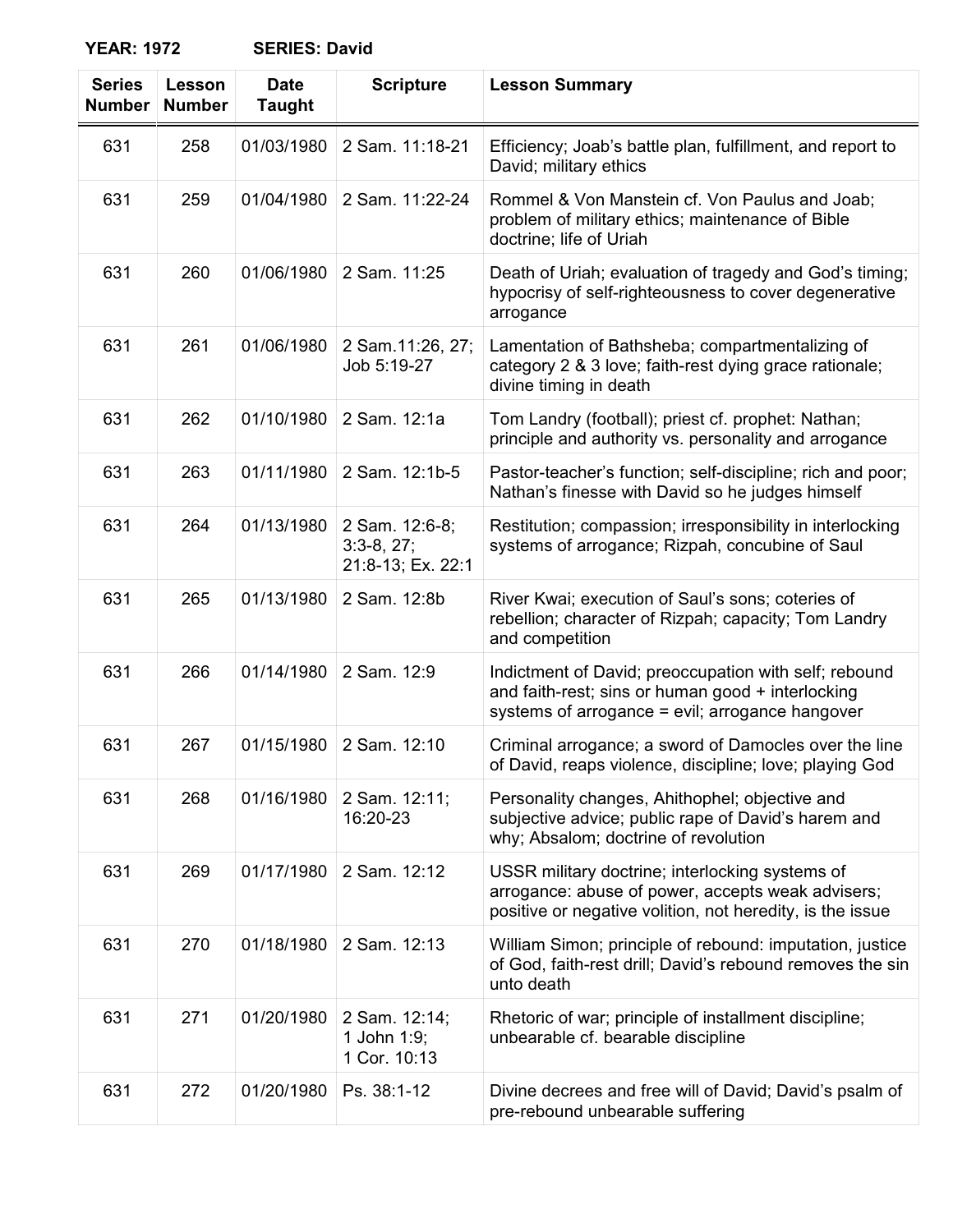| <b>Series</b><br><b>Number</b> | Lesson<br><b>Number</b> | <b>Date</b><br><b>Taught</b> | <b>Scripture</b>              | <b>Lesson Summary</b>                                                                                                                                                                                   |
|--------------------------------|-------------------------|------------------------------|-------------------------------|---------------------------------------------------------------------------------------------------------------------------------------------------------------------------------------------------------|
| 631                            | 273                     | 01/21/1980                   | Ps. 38:13-18;<br>$32:1 - 4$   | Stanley Marcus; stress on the soul and body in David's<br>pre-rebound unbearable suffering                                                                                                              |
| 631                            | 274                     | 01/22/1980                   | Ps. 32:5-7                    | Causes of inflation; rebound: to end interlocking<br>systems of arrogance, necessity for objectivity; divine<br>deliverance from historical disaster                                                    |
| 631                            | 275                     | 01/23/1980                   | Ps. 32:8                      | Von Paulus at Stalingrad; grace apparatus for<br>perception (GAP) between installments of discipline;<br>application of divine guidance                                                                 |
| 631                            | 276                     | 01/24/1980                   | Ps. 32:9, 10a                 | Learning the easy way (rebound and GAP) cf. the hard<br>way (interlocking systems of arrogance discipline):<br>illustration of a horse, a mule, and a boxer                                             |
| 631                            | 277                     | 01/25/1980                   | Ps. 32:10b-11;<br>$51:1 - 13$ | U.S. vs. USSR; mental attitude; aristocracy; David's<br>interlocking system of arrogance toward family<br>problems; dating for fun                                                                      |
| 631                            | 278                     | 01/27/1980                   | 2 Sam. 12:15                  | Arrogance re "Blue Max", David's wives and sons; why<br>the death of David's son; necessity of objectivity under<br>discipline                                                                          |
| 631                            | 279                     | 01/27/1980                   | 2 Sam. 12:16, 17              | Prayer: motivation and objectivity; unbearable suffering<br>of reversionism cf. installment discipline; fasting; self-<br>discipline and honor of castle staff; routine;<br>organization                |
| 631                            | 280                     | 01/31/1980                   |                               | Doctrine of interlocking systems of arrogance: (13):<br>client nation arrogance; U.S. Constitution function re<br>integrity + loyalty = honor, true love; routine; self-<br>discipline and organization |
| 631                            | 281                     | 02/01/1980                   | 2 Sam. 12:18                  | Seven Dwarfs; safety legislation vs. freedom; child that<br>dies before accountability; boss vs. bad news; suicide                                                                                      |
| 631                            | 282                     | 02/03/1980                   | 2 Sam. 12:19, 20              | Playing Hawk; objectivity + faith-rest 3 of David out of<br>interlocking systems of arrogance; cleanliness;<br>worship; routine and organization                                                        |
| 631                            | 283                     | 02/03/1980                   |                               | George Sanders: Women; David's fast return to<br>normal; integrity $+$ loyalty $=$ honor; use integrity when<br>loyalty is confused over your boss                                                      |
| 631                            | 284                     | 02/04/1980                   | 2 Sam. 12:21                  | Integrity maintains loyalty; service without judging,<br>accepts menial work and is thoughtful                                                                                                          |
| 631                            | 285                     | 02/05/1980                   | 2 Sam. 12:22                  | Chemical warfare; principle of the arrogance hangover<br>and distortion of grace by superimposing your will over<br>God's; removal of the son of rape is not supergrace 2<br>blessing                   |
| 631                            | 286                     | 02/06/1980                   | 2 Sam. 12:23,<br>24a          | Malta; fragmentation in the U.S.; salvation of the dead<br>baby; mourning; comfort of the right woman's soul                                                                                            |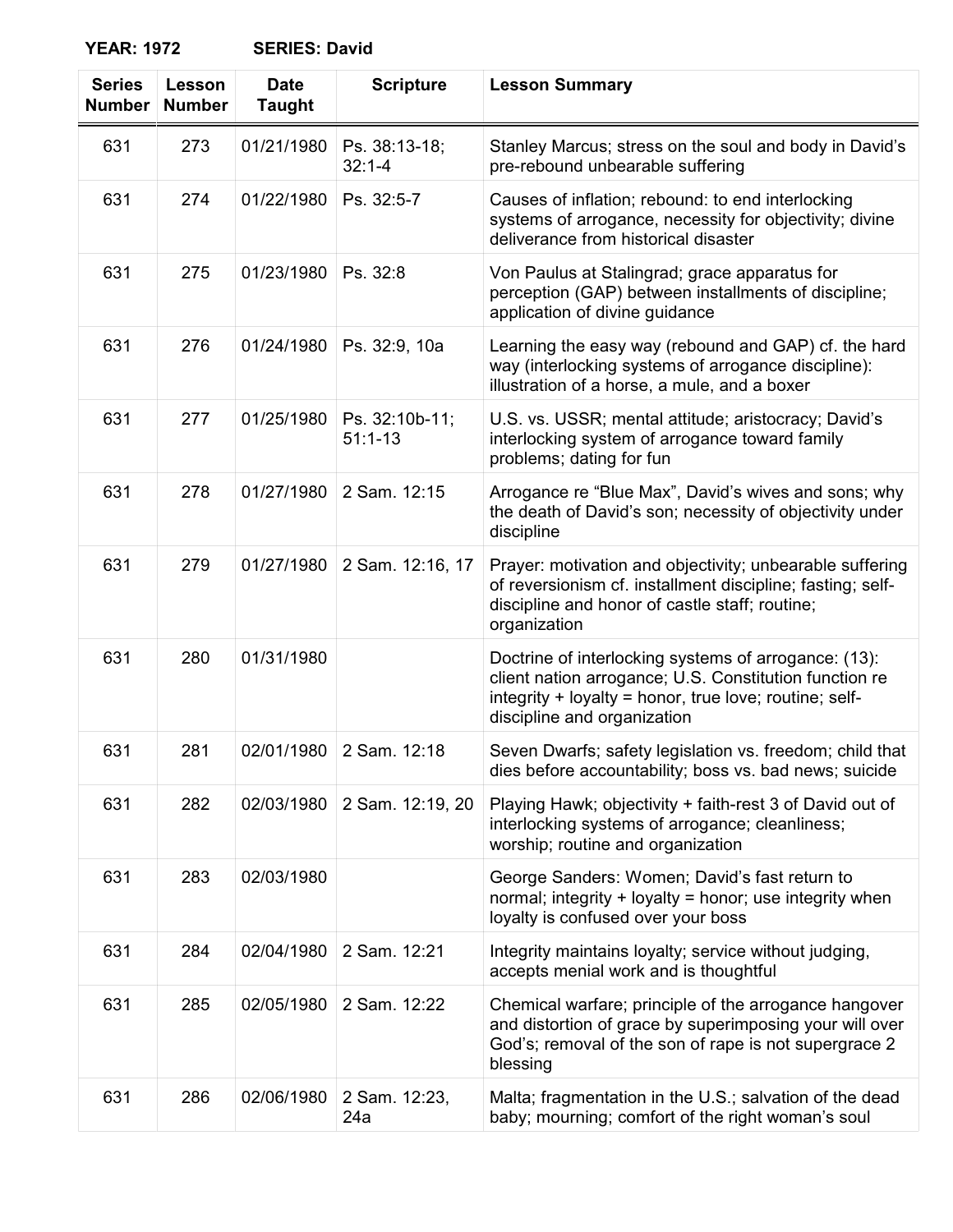| <b>Series</b><br><b>Number</b> | Lesson<br><b>Number</b> | <b>Date</b><br><b>Taught</b> | <b>Scripture</b>                        | <b>Lesson Summary</b>                                                                                                                                             |
|--------------------------------|-------------------------|------------------------------|-----------------------------------------|-------------------------------------------------------------------------------------------------------------------------------------------------------------------|
| 631                            | 287                     | 02/07/1980                   | 2 Sam. 12:24b,<br>25; Ps. 127:1, 2      | Marijuana; Solomon: the promise and names; removal<br>of troublemakers                                                                                            |
| 631                            | 288                     | 02/08/1980                   | 2 Sam. 12:26, 27                        | George Sanders: Russian Revolution; integrity and<br>humility of Joab in victory maintains David's authority                                                      |
| 631                            | 289                     | 02/10/1980                   | 2 Sam.12:28, 29;<br>Deut. 20:1-9        | Integrity of Joab gives David credit, Max Hoffman;<br>mobilization plan                                                                                           |
| 631                            | 290                     | 02/10/1980                   | 2 Sam. 12:30,<br>31; Deut. 20:10-<br>16 | Siege rules; crown, cruelty, punishment, and revenge<br>of Ammon; Molech                                                                                          |
| 631                            | 291                     | 02/11/1980                   | 2 Sam. 13                               | (Introduction) Arrogance and feuds of David's wives<br>and princes, weak dad; installment discipline                                                              |
| 631                            | 292                     | 02/12/1980                   | 2 Sam. 13:1                             | Hurrian history; codes of chivalry, inflexibility +<br>arrogance: aristocracy; Amnon, Tamar, and mothers                                                          |
| 631                            | 293                     | 02/13/1980                   | 2 Sam. 13:2, 3                          | Frustration of sexual arrogance; virginity; the arrogance<br>of his ally and the bad advice; when sins of the dad are<br>on the son                               |
| 631                            | 294                     | 02/14/1980                   | 2 Sam. 13:4, 5                          | Arrogant con artists: flattery, bad advice, dupe's stupid<br>trust; U.S. technology cf. USSR                                                                      |
| 631                            | 295                     | 02/15/1980                   | 2 Sam. 13:6-8                           | Amnon the flim-flam man; integrity + conspiracy;<br>naivety of David causes abuse of authority over Tamar                                                         |
| 631                            | 296                     | 02/17/1980                   | 2 Sam. 13:9-12                          | Hurrians; Solzhenitsyn: altruism; characteristics of<br>rapists and Amnon, ladies' alert                                                                          |
| 631                            | 297                     | 02/17/1980                   | 2 Sam. 13:13                            | Psychopathic personality; obligation; ruse of Tamar;<br>doctrine of the criminal arrogance profile                                                                |
| 631                            | 298                     | 02/18/1980                   | 2 Sam. 13:14a                           | Yugoslavia; stall technique of Tamar, faith-rest stage 2;<br>arrogant abuse of power and limitations of personal<br>power                                         |
| 631                            | 299                     | 02/19/1980                   | 2 Sam.13:14,<br>15a                     | Avoiding rape; fragmentation function of interlocking<br>systems of arrogance: Amnon & New Mexico riot;<br>volition + $\arccos$ = evil                            |
| 631                            | 300                     | 02/20/1980                   | 2 Sam. 13:15b                           | Fairy tales; fragmentation, transient psychosis,<br>changes by lust gratified; hate and guilt                                                                     |
| 631                            | 301                     | 02/21/1980                   | 2 Sam. 13:16;<br>Deut. 22:23-27         | Kentucky BDE and arrogance of B. Bragg; Tamar:<br>under discipline or testing? Blamed by Amnon                                                                    |
| 631                            | 302                     | 02/22/1980                   | 2 Sam. 13:17                            | Gen. Walt; cursing to blessing ministry of Tamar;<br>transient psychosis of Amnon: hate and self-righteous<br>judging; interlocking systems of arrogance and lies |
| 631                            | 303                     | 02/24/1980                   | 2 Sam. 13:18-<br>20a                    | Attire of the palace virgins; wall of fire for the client<br>nation; demoralization of Tamar, comforted by her<br>brother                                         |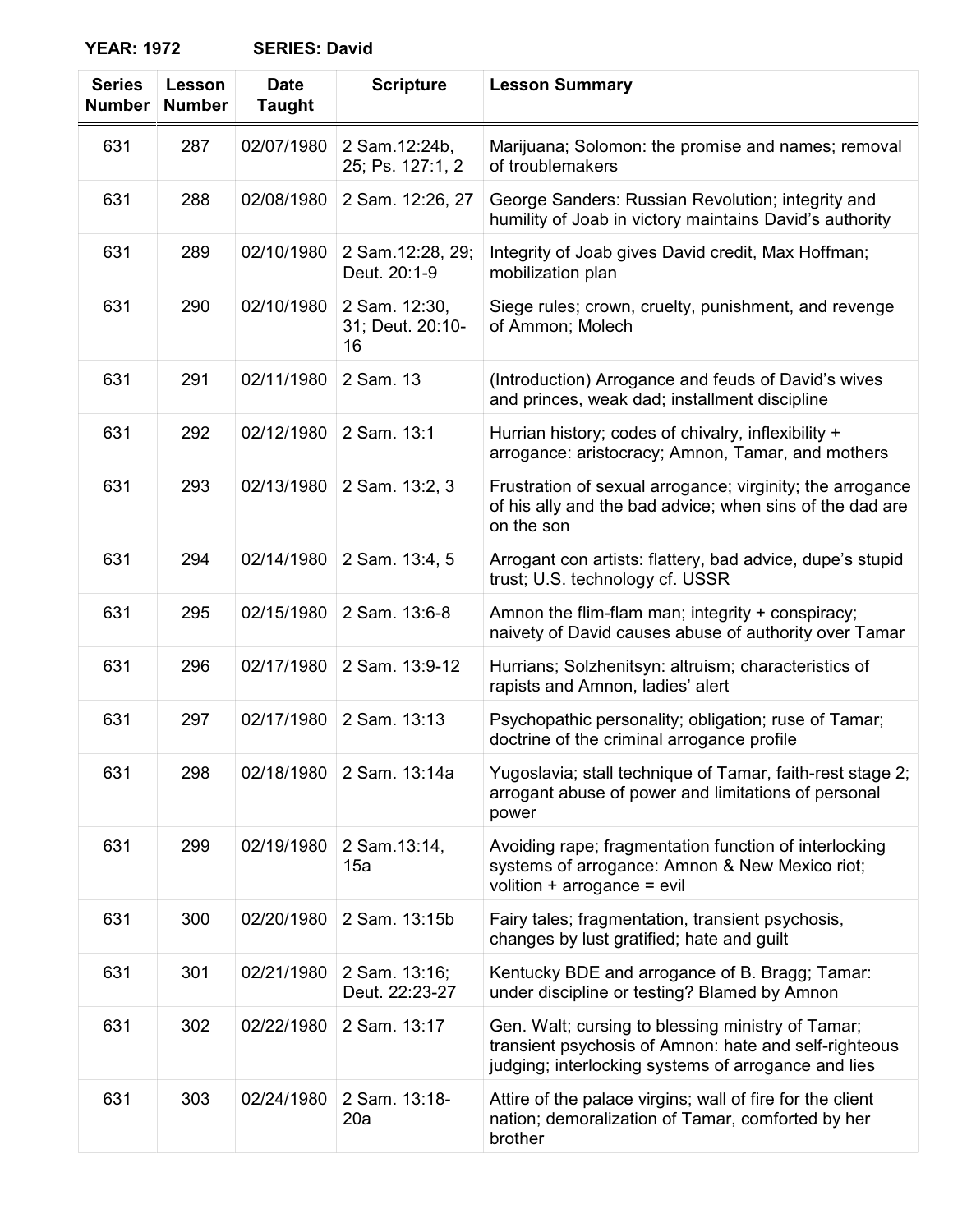| <b>Series</b><br><b>Number</b> | Lesson<br><b>Number</b> | <b>Date</b><br><b>Taught</b> | <b>Scripture</b>            | <b>Lesson Summary</b>                                                                                                                                                                                                                              |
|--------------------------------|-------------------------|------------------------------|-----------------------------|----------------------------------------------------------------------------------------------------------------------------------------------------------------------------------------------------------------------------------------------------|
| 631                            | 304                     | 02/24/1980                   | 2 Sam. 13:20b               | Wise Absalom; Tamar's refuge and preparation for<br>future ministry; twelve summaries re verses 1-20                                                                                                                                               |
| 631                            | 305                     | 02/28/1980                   | 2 Sam. 13:21                | Japanese Samurai and courtesy; poise; David shuns<br>responsibility                                                                                                                                                                                |
| 631                            | 306                     | 02/29/1980                   | 2 Sam. 13:22                | Hatred is covered with courtesy, code of chivalry is<br>distorted; interlocking systems of arrogance makes a<br>strong man inflexible and weak; King Arthur;<br>vengeance is the Lord's                                                            |
| 631                            | 307                     | 03/02/1980                   | 2 Sam. 13:23                | Loyalty; leave justice to the proper authority;<br>conspiracy; inflexibility in disaster; Hazor                                                                                                                                                    |
| 631                            | 308                     | 03/02/1980                   | 2 Sam. 13:24-27             | Protocol hides the murder plot; evil loyalty vs. integrity;<br>blindness of David; harmony cf. authority                                                                                                                                           |
| 631                            | 309                     | 03/03/1980                   | 2 Sam. 13:28                | U.S. hypocrisy; Absalom's staging the murder of<br>Amnon, potential destroyed; simple plans                                                                                                                                                        |
| 631                            | 310                     | 03/04/1980                   | 2 Sam. 13:29                | Minority arrogance; cowardice of David's sons; ability<br>of Absalom; evil of vigilantism; rumor; mules; black<br>rulers                                                                                                                           |
| 631                            | 311                     | 03/05/1980                   | 2 Sam. 13:30, 31            | Authoritarian regimes; 2 wrongs; lies; insensitivity of<br>arrogance; recovery from failure; women in combat                                                                                                                                       |
| 631                            | 312                     | 03/06/1980                   | 2 Sam. 13:32                | Con artists and opportunism; great women without<br>husbands; volition + Bible doctrine vs. genes; class and<br>ability                                                                                                                            |
| 631                            | 313                     | 03/07/1980                   | 2 Sam. 13:33,<br>34a        | Con man promotes himself and shows deceit; alert<br>guard and duty of the public security men                                                                                                                                                      |
| 631                            | 314                     | 03/09/1980                   | 2 Sam. 13:34b-<br>36        | Army statistics; inordinate ambition and interlocking<br>systems of arrogance; Jonadab; hypocritical tears                                                                                                                                         |
| 631                            | 315                     | 03/09/1980                   | 2 Sam. 13:37                | Weeping; David's power; Hurrian history; interlocking<br>systems of arrogance: David cf. Absalom in bitterness<br>and blindness                                                                                                                    |
| 631                            | 316                     | 03/10/1980                   |                             | Importance of separation of church and state, business<br>and state; doctrine of the interlocking systems of<br>arrogance (point 1: pride); rejection of authority and no<br>right-man or right-woman when in interlocking systems<br>of arrogance |
| 631                            | 317                     | 03/11/1980                   | 2 Sam. 13                   | Doctrine of interlocking systems of arrogance (2-4):<br>negative volition (-V), impulsive and institutional;<br>fluctuation of standards                                                                                                           |
| 631                            | 318                     | 03/12/1980                   | 2 Sam. 13;<br>Matt. 20:1-16 | Doctrine of interlocking systems of arrogance (5): blind<br>arrogance; vampire myth cf. interlocking systems of<br>arrogance (IS/A); set Bible doctrine questions aside;<br>labor arrogance                                                        |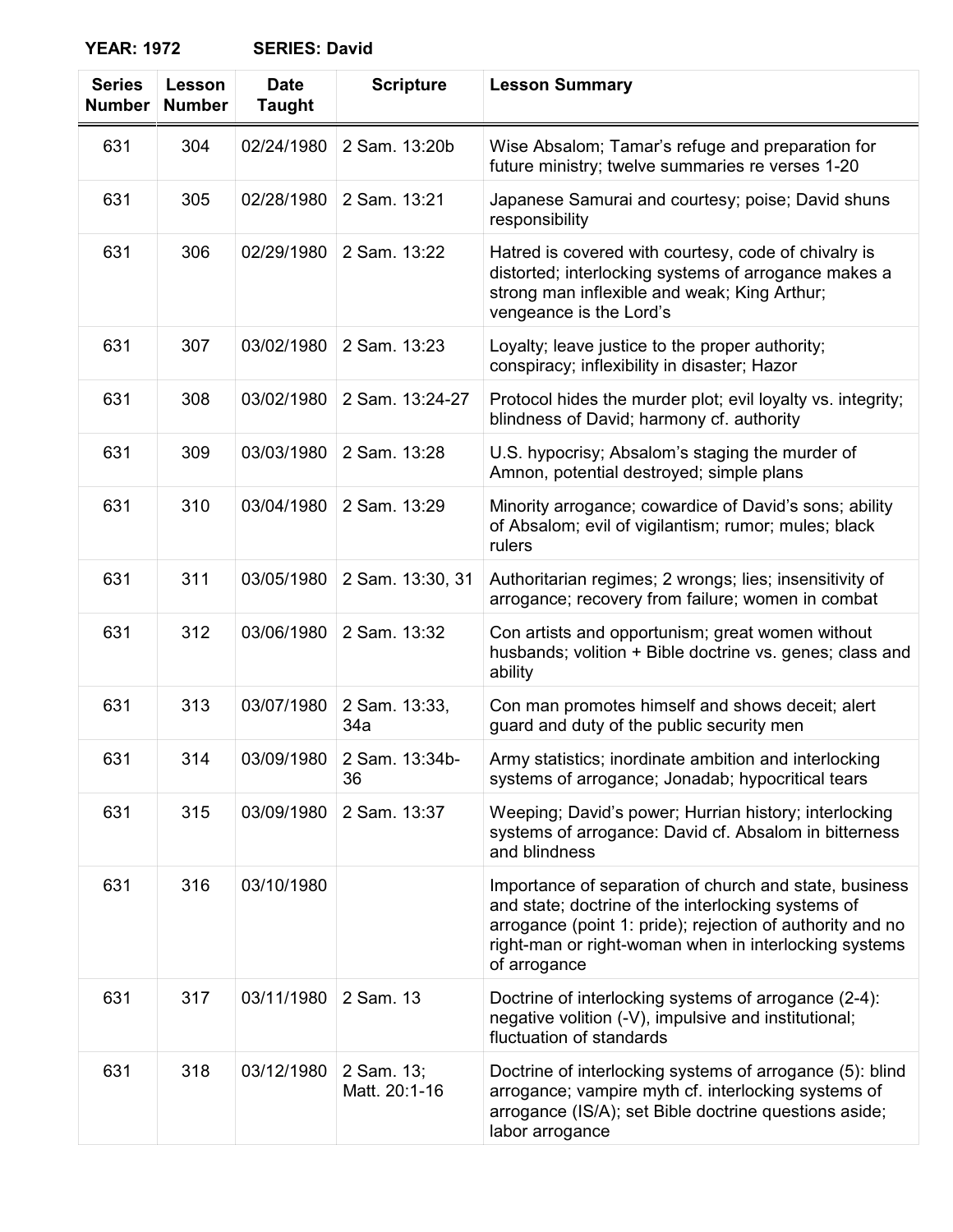| <b>Series</b><br><b>Number</b> | Lesson<br><b>Number</b> | <b>Date</b><br><b>Taught</b> | <b>Scripture</b>             | <b>Lesson Summary</b>                                                                                                                                                  |
|--------------------------------|-------------------------|------------------------------|------------------------------|------------------------------------------------------------------------------------------------------------------------------------------------------------------------|
| 631                            | 319                     | 03/13/1980                   | 2 Sam. 13                    | Doctrine of interlocking systems of arrogance (6-8):<br>conspiracy; criminal exploits crusader towards<br>revolution, terrorism                                        |
| 631                            | 320                     | 03/14/1980                   | 2 Sam. 13                    | Doctrine of interlocking systems of arrogance (9-13):<br>psychopathic, sexual, genetic, political and client<br>nation; integrity                                      |
| 631                            | 321                     | 03/16/1980                   | 2 Sam. 13:38, 39             | Crusaders; use of grace vs. laws of divine<br>establishment justice; breathing space for GAP; Amnon<br>saved                                                           |
| 631                            | 322                     | 03/16/1980                   | Hosea 4:1-3                  | Carter "flip flops"; warning of the fourth and fifth cycles<br>of discipline; using the Lord's name in vain; murder                                                    |
| 631                            | 323                     | 03/20/1980                   | 2 Sam. 14:1                  | Patriot Joab; avenger of blood; David's interlocking<br>systems of arrogance change toward Absalom; Toland:<br>leaders minus reality                                   |
| 631                            | 324                     | 03/21/1980                   | 2 Sam. 14                    | Genius of Joab drama, von Braun; cities of refuge; job<br>paying the most; David's inconsistency re Absalom cf.<br>Amnon                                               |
| 631                            | 325                     | 03/23/1980                   | 2 Sam. 14:2                  | Worry towards interlocking systems of arrogance;<br>actress of Tekoa; professional mourners; drama:<br>genius of Joab teaches arrogance and subjectivity               |
| 631                            | 326                     | 03/23/1980                   | 2 Sam. 14:3;<br>Num. 35:9-19 | Arrogance re the origin and purpose of the drama and<br>culture; motivation of Joab; Jewish law: avenger of<br>blood, jails and distraction from criminal to civil law |
| 631                            | 327                     | 03/24/1980                   | 2 Sam. 14:4                  | Teen Bible class and parental authority; drama of the<br>helpless widow; results of the malfunction of justice                                                         |
| 631                            | 328                     | 03/25/1980                   | 2 Sam. 14:5, 6               | Joab's genius of law; drama vs. law; referee with<br>teenagers; authority; distraction of the judge                                                                    |
| 631                            | 329                     | 03/26/1980                   | 2 Sam. 14:7a                 | Capital punishment; Gen. Grigorenko: Soviet attack;<br>allegation and dilemma of widow                                                                                 |
| 631                            | 330                     | 03/27/1980                   | 2 Sam. 14:7b                 | Motivation of David's sons; law of posterity; Absalom<br>tried in absentia; Soviet plan: South Africa                                                                  |
| 631                            | 331                     | 03/28/1980                   | 2 Sam. 14                    | Pertinency: criminal vs. civil law and justice vs. grace;<br>doctrine of insidiousness of arrogance; sincerity; Soviet<br>chemical war                                 |
| 631                            | 332                     | 03/30/1980                   | 2 Sam. 14:8a                 | Cancer analogy to interlocking systems of arrogance;<br>obey parents; principles of pertinency; expediency;<br>basis of grace = punishment; legal pardon vs. emotion   |
| 631                            | 333                     | 03/30/1980                   | 2 Sam. 14:8b, 9a             | Non-pertinent law distracts from justice, freedom, and<br>authority; accountability for use of volition                                                                |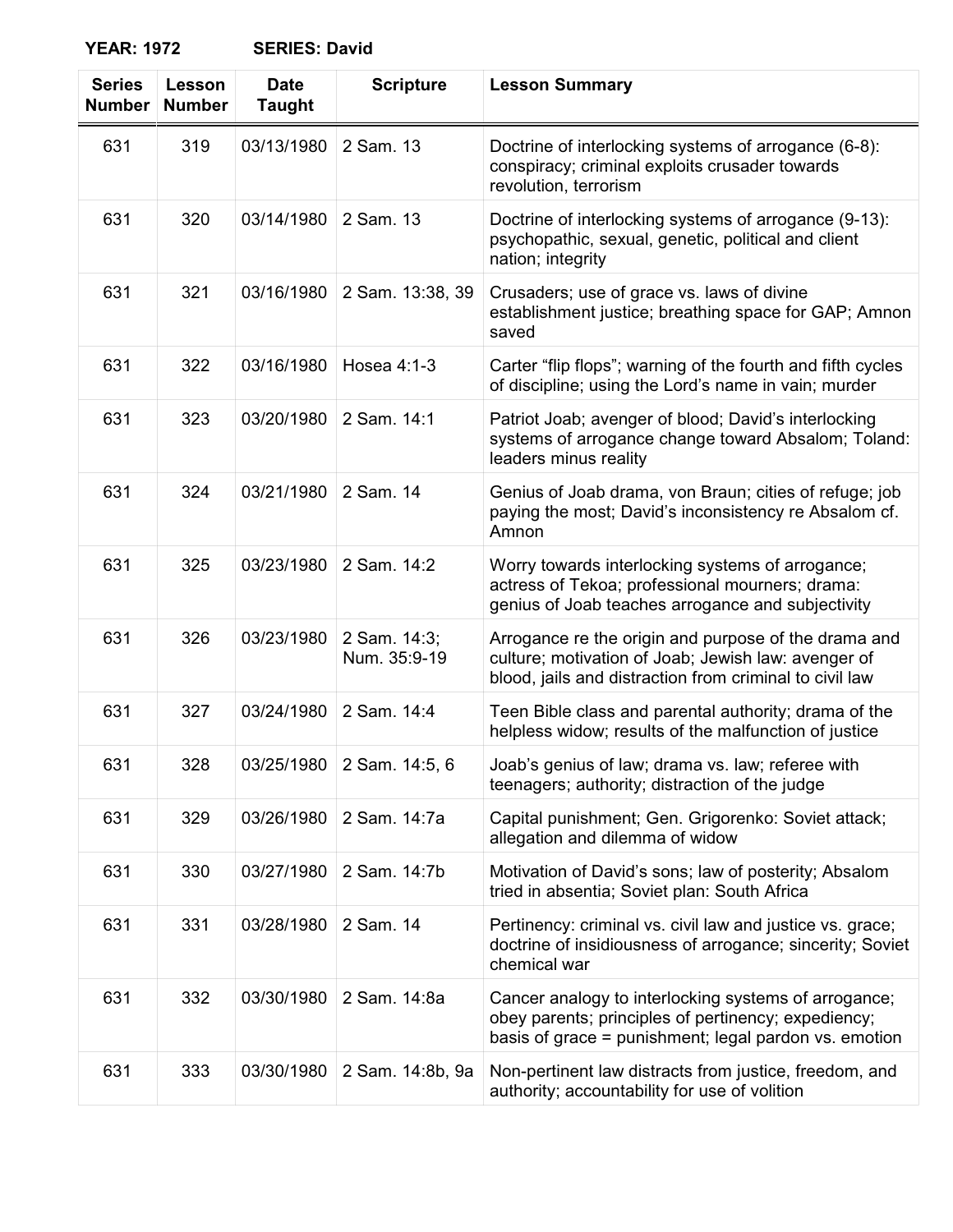| <b>Series</b><br><b>Number</b> | <b>Lesson</b><br><b>Number</b> | <b>Date</b><br><b>Taught</b> | <b>Scripture</b>                       | <b>Lesson Summary</b>                                                                                                                                                   |
|--------------------------------|--------------------------------|------------------------------|----------------------------------------|-------------------------------------------------------------------------------------------------------------------------------------------------------------------------|
| 631                            | 334                            | 03/31/1980                   | 2 Sam. 14:9b                           | Woman of Tekoa confuses David; change of custodian<br>of criminal requested; teens and the fourth cycle of<br>discipline                                                |
| 631                            | 335                            | 04/01/1980                   | 2 Sam. 14:10,<br>11; Num. 35:16-<br>19 | Restraining order on execution, liberal viewpoint; con<br>letter; disobedient teen                                                                                      |
| 631                            | 336                            | 04/02/1980                   | 2 Sam. 14:12                           | Criminal Personality; law vs. emotional appeal and<br>public opinion re. Absalom; World War III cause                                                                   |
| 631                            | 337                            | 04/06/1980                   | 2 Sam. 14:13                           | Historical drama: tragedy, comedy and renaissance;<br>failure of socialism toward war; review verses 10-12                                                              |
| 631                            | 338                            | 04/06/1980                   | 2 Sam. 14:14a                          | Eisenhower's humility; Moliere; the GI dead and victims<br>of crime forgotten by a degenerate nation                                                                    |
| 631                            | 339                            | 04/07/1980                   | 2 Sam. 14:13                           | Ike: Patton; doctrine of interlocking systems of<br>arrogance (14) authority arrogance; rejection of<br>temporal and spiritual authority; David incriminates<br>himself |
| 631                            | 340                            | 04/08/1980                   | 2 Sam. 14:14b                          | Eisenhower: faith, humor and death; pardon: meaning<br>of, criminal abuse of and volition; distortion of crime<br>issue to emotion re. death; voice of the people       |
| 631                            | 341                            | 04/09/1980                   | 2 Sam. 14:14c                          | Doctrine of the five cycles of discipline; false claims re<br>exile of Absalom; rebound vs. grace; no solicitation in<br>Berachah                                       |
| 631                            | 342                            | 04/10/1980                   | 2 Sam. 14:15a                          | Eisenhower: Churchill; loyalty to the criminal; crusader<br>arrogance + criminal arrogance toward revolution;<br>fearing the people                                     |
| 631                            | 343                            | 04/11/1980                   | 2 Sam. 14                              | Eisenhower vs. Montgomery; crusader arrogance +<br>criminal arrogance towards revolution against David<br>and hero of Absalom                                           |
| 631                            | 344                            | 04/13/1980                   | 2 Sam. 14:15b-<br>17                   | Truth available before discipline; doctrine of public<br>opinion; law of posterity; conspiracy and revolution                                                           |
| 631                            | 345                            | 04/13/1980                   | 2 Sam. 14:18, 19                       | David's suspicion; arrogant woman: accepts questions,<br>flatters, blames and loses respect; F. Burnaby                                                                 |
| 631                            | 346                            | 04/14/1980                   | 2 Sam. 14:20                           | Twilight of Rome; stupid opinion of arrogant actors'<br>missions; implication of Joab; flattery to give David an<br>out                                                 |
| 631                            | 347                            | 04/15/1980                   | 2 Sam. 14:21a                          | David admits his bad decision; L. de Vega; suffering to<br>turn subjectivity to objectivity to rebound from<br>interlocking systems of arrogance                        |
| 631                            | 348                            | 04/16/1980                   | 2 Sam. 14:21b,<br>22a                  | Athanasius vs. Arius; personal vs. national honor;<br>David's failure and dilemma; principles of law;<br>exuberance of Joab                                             |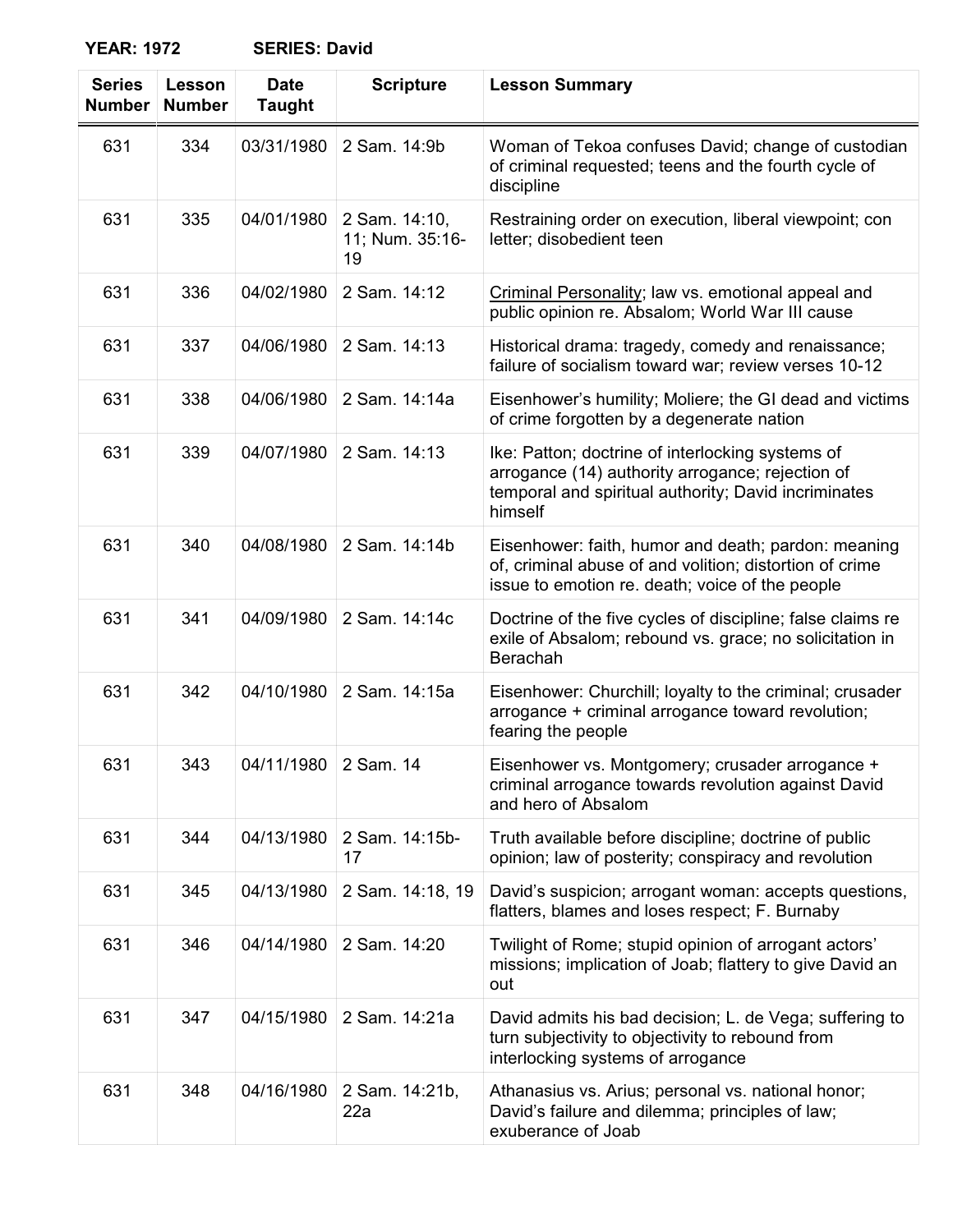| <b>Series</b><br><b>Number</b> | Lesson<br><b>Number</b> | <b>Date</b><br><b>Taught</b> | <b>Scripture</b>               | <b>Lesson Summary</b>                                                                                                                                                |
|--------------------------------|-------------------------|------------------------------|--------------------------------|----------------------------------------------------------------------------------------------------------------------------------------------------------------------|
| 631                            | 349                     | 04/17/1980                   | 2 Sam. 14:22b                  | Critics of business; distortion of grace; exuberance<br>violating established authority                                                                              |
| 631                            | 350                     | 04/18/1980                   | 2 Sam. 14:23                   | News media re. USSR; distortion of grace; human<br>good + self righteousness towards evil; impressive<br>person steals authority                                     |
| 631                            | 351                     | 04/20/1980                   | 2 Sam. 14:24a                  | Holiness and love of God; co-equality of the Trinity;<br>pertinency problems of David, pardon and half<br>forgiveness                                                |
| 631                            | 352                     | 04/20/1980                   | 2 Sam. 14:24b                  | Arrogance destroys the spirit of pardon; hazing;<br>obedience is a cover for mental attitude sins; thought;<br>history and Scripture                                 |
| 631                            | 353                     | 04/21/1980                   | 2 Sam. 14:25                   | Use of Berachah as a front; legal and grace function<br>for pardon; narcissus syndrome of Absalom; male long<br>hair; beauty                                         |
| 631                            | 354                     | 04/22/1980                   | 2 Sam. 14:26                   | Narcissus syndrome; beauty: virtue and arrogance;<br>flattery degeneracy of male long hair                                                                           |
| 631                            | 355                     | 04/23/1980                   | Num. 6:1-21;<br>1 Cor. 11:3-16 | The concept of long hair on males; the Nazarite vow in<br>the Old Testament and the Church Age, beards and<br>subservience; Dore Shary; arrogant actors              |
| 631                            | 356                     | 04/24/1980                   | 2 Sam. 14:27-28                | "Sir and Ma'am"; authority orientation and freedom;<br>David's arrogance hangover                                                                                    |
| 631                            | 357                     | 04/25/1980                   | 2 Sam. 14                      | U.S. Iran-hostage rescue attempt; David's arrogant<br>hangover refuses to forgive Absalom                                                                            |
| 631                            | 358                     | 04/27/1980                   | 2 Sam. 14:29                   | Pardon and David's failure; Joab's disillusionment with<br>Absalom; forgiveness; volition and rehabilitation of<br>criminals                                         |
| 631                            | 359                     | 04/28/1980                   | 2 Sam. 14:30                   | Ingratitude and implacability of Absalom, criminal act<br>on the property of Joab; bitterness toward arrogance                                                       |
| 631                            | 360                     | 04/29/1980                   | 2 Sam. 14                      | Doctrine of divine establishment (review);<br>irresponsibility of the U.S. press; freed slaves; 6<br>requirements for client nation function                         |
| 631                            | 361                     | 04/30/1980                   | 2 Sam. 14:31                   | Absalom rejects recovery from criminal arrogance;<br>laws of divine establishment and freedom for<br>evangelism; separation of Church and State; Ten<br>Commandments |
| 631                            | 362                     | 04/30/1980                   | 2 Sam. 14:32                   | Environmentalists; Absalom coerces Joab and fails in<br>the justice test to build responsibility                                                                     |
| 631                            | 363                     | 05/01/1980                   | 2 Sam. 14:33                   | Development of the criminal personality and change;<br>injustice; hard core revolutionaries; Absalom's pseudo<br>humility; a leader is to think, not do              |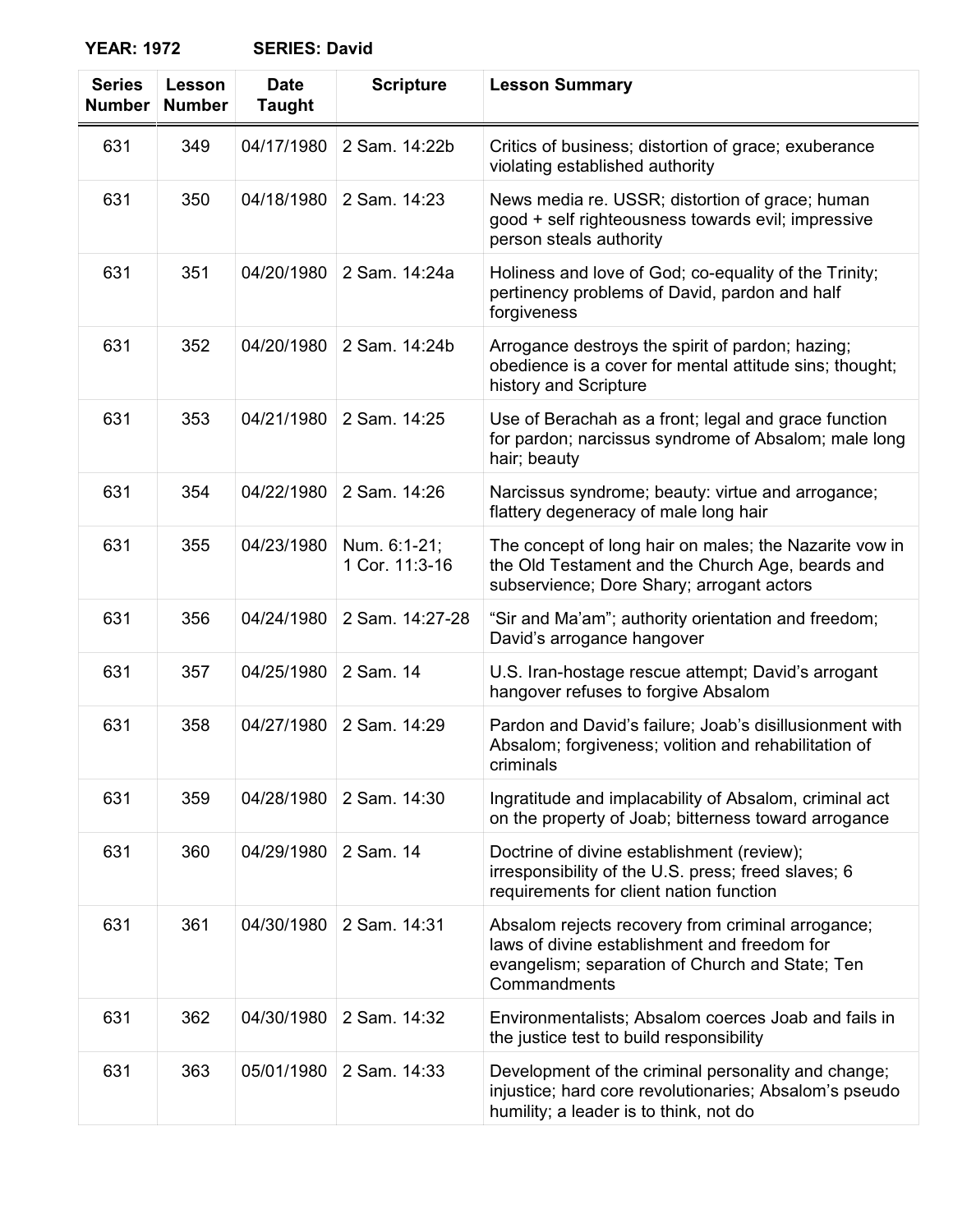| <b>Series</b><br>Number | Lesson<br><b>Number</b> | <b>Date</b><br><b>Taught</b> | <b>Scripture</b>                  | <b>Lesson Summary</b>                                                                                                                    |
|-------------------------|-------------------------|------------------------------|-----------------------------------|------------------------------------------------------------------------------------------------------------------------------------------|
| 631                     | 364                     | 05/02/1980                   | Eccl. 3:1-13                      | Arrogant David causes right and wrong decisions at the<br>wrong time; doctrine of disciplinary timing                                    |
| 631                     | 365                     | 05/04/1980                   | 2 Sam. 15:1                       | Doctrine of revolution (revised, 1-6); pseudo authority<br>of personality and coterie; U.S. hostages and the<br><b>USSR</b>              |
| 631                     | 366                     | 05/04/1980                   | 2 Sam. 15:2a                      | Doctrine of revolution (7-9); 3 categories of people,<br>strong delusion and the Civil War; arrogance in the<br><b>French Revolution</b> |
| 631                     | 367                     | 05/05/1980                   | 2 Sam. 15:2b-3a                   | Doctrine of loyalty (virtue) vs. loyalty (evil), integrity +<br>loyalty = honor; humility; law vs. emotion                               |
| 631                     | 368                     | 05/06/1980                   | 2 Sam. 15:3b-4a                   | Iran; rescue mission; attack on the judicial system;<br>political intrigue and malcontents                                               |
| 631                     | 369                     | 05/07/1980                   | 2 Sam. 15:4b;<br>1 Cor. 1:19-2:16 | Pastor-teacher is dependent on the Lord; general<br>public: incompetent authority arrogant criminal                                      |
| 631                     | 370                     | 05/08/1980                   | 2 Sam. 15                         | Criminal exploitation of the arrogant masses; divine<br>promotion and demotion; causes of the Civil War;<br>qualifications for judging   |
| 631                     | 371                     | 05/09/1980                   | 2 Sam. 15:5, 6                    | Equality vs. freedom; personality and political<br>arrogance; leadership; revolution is in minds first                                   |
| 631                     | 372                     | 05/11/1980                   | 2 Sam. 15:7-9                     | Phony appeal; Hebron conspiracy undermines<br>legitimate authority; doctrine of criminality (points 1-6)                                 |
| 631.                    | 373                     | 05/11/1980                   | 2 Sam. 15:10                      | Slogans and propaganda of pseudo authority; doctrine<br>of criminality (point 7): liars; French Revolution:<br>arrogance                 |
| 631                     | 374                     | 05/15/1980                   | 2 Sam. 15:11                      | Hitler's generals; feminine advice; dupes become<br>victims; decision making; cursing by association                                     |
| 631                     | 375                     | 05/16/1980                   | 2 Sam. 15                         | Von Manstein; aristocrat dupes; the humble escape a<br>revolution; de facto and de jure king; undercutting<br>authority                  |
| 631                     | 376                     | 05/18/1980                   | 2 Sam. 15:12a                     | Accountability to God for freewill ignorance and<br>decisions; leadership of the revolution                                              |
| 631                     | 377                     | 05/18/1980                   | 2 Sam. 15:12b;<br>Ps. 39:1-13     | MacArthur, 1/26/1955; public unrest; orientation to<br>death; prayer of humility                                                         |
| 631                     | 378                     | 05/19/1980                   | 2 Sam. 15:13;<br>Ps. 41, 55       | David re revolution; commanding officer's job: think<br>and needs the facts; von Witzleben; report from<br>David's staff                 |
| 631                     | 379                     | 05/20/1980                   | 2 Sam. 15:14a                     | Hitler's purge; David's wise decision: evacuate<br>Jerusalem; possessions vs. flight                                                     |
| 631                     | 380                     | 05/21/1980                   | 2 Sam. 15:14b                     | Proposed German government in 1944; benefits and<br>lessons on strategic retreat; organization; handling<br>failure                      |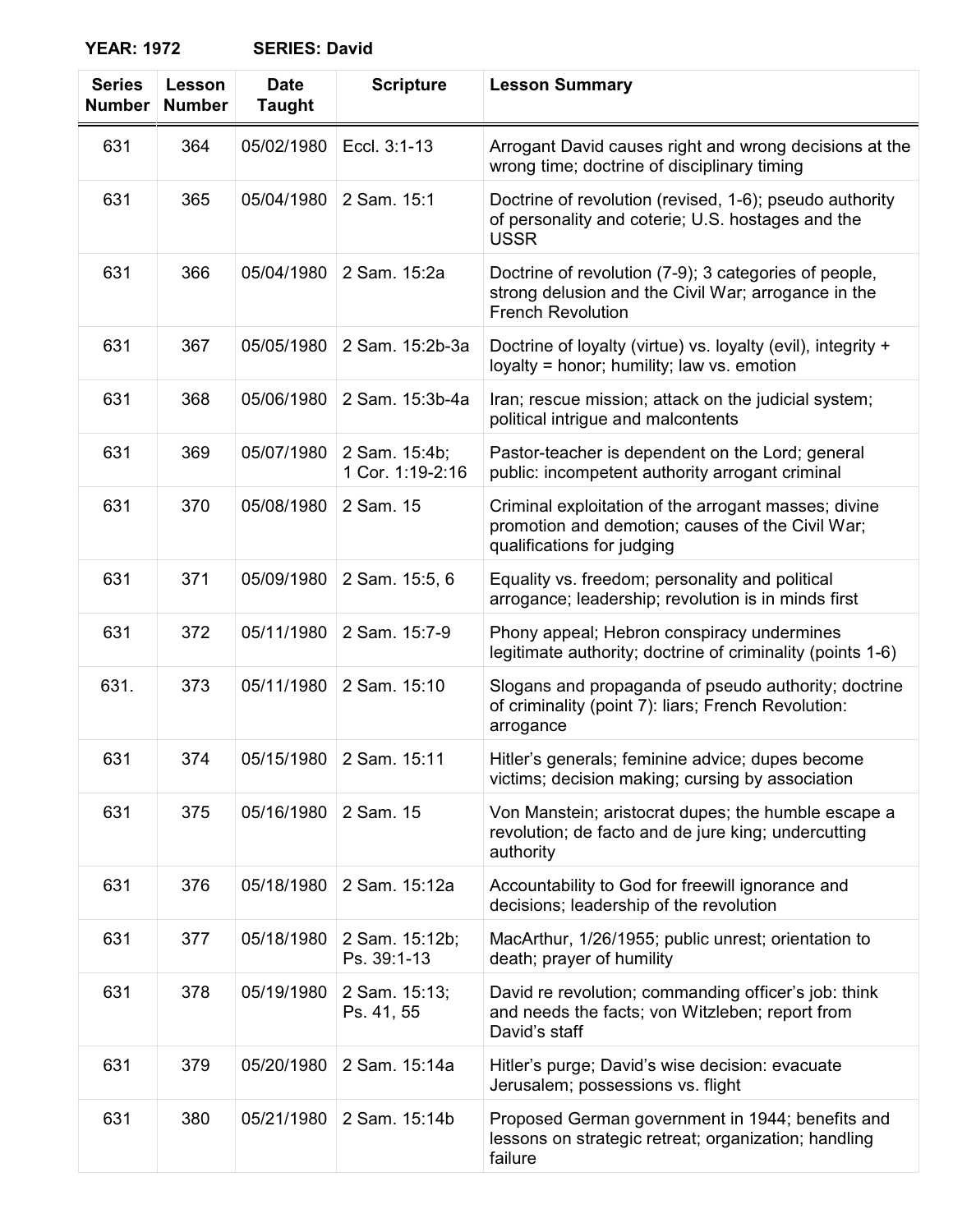| <b>Series</b><br><b>Number</b> | Lesson<br><b>Number</b> | <b>Date</b><br><b>Taught</b> | <b>Scripture</b>         | <b>Lesson Summary</b>                                                                                                                                  |
|--------------------------------|-------------------------|------------------------------|--------------------------|--------------------------------------------------------------------------------------------------------------------------------------------------------|
| 631                            | 381                     | 05/22/1980                   | 2 Sam. 15                | Chain letter; encouragement of riots; World Council of<br>Churches; how to handle revolution; the faith-rest drill<br>(3 stages) and overcoming fear   |
| 631                            | 382                     | 05/23/1980                   | Rom. 8:28a               | Paris Reign of Terror; love of God needs knowledge of<br>Bible doctrine and concentration; AGAPE and<br>superseding love                               |
| 631                            | 383                     | 05/25/1980                   | Rom. 8:28b               | Loving God, love and integrity of God; AGATHOS;<br>rationales of the faith-rest drill (stage 2): plan and<br>essence of God and logistical grace       |
| 631                            | 384                     | 05/25/1980                   | Rom. 8:29a               | Faith-rest drill and suffering for discipline or blessing;<br>divine self-knowledge, omniscience, and<br>foreknowledge                                 |
| 631                            | 385                     | 05/26/1980                   | Rom. 8:29b               | Faith-rest (stage 3) and suffering for discipline and<br>blessing; divine knowledge; doctrine of divine decrees;<br>predestination and the plan of God |
| 631                            | 386                     | 05/26/1980                   | Rom. 8:29c, 30a          | Concept of election to privilege re the client nation;<br>uniquely born Jesus Christ; Bible doctrine tested                                            |
| 631                            | 387                     | 05/27/1980                   | Rom. 8:30                | Election to privilege and client nation deliverance;<br>justified with +R; Gulliver and the dog-fearing man                                            |
| 631                            | 388                     | 05/28/1980                   | Lam. 3:20-25             | Justification = imputation of $+R$ , the target of blessing;<br>U.S. military logistics is the concept of logistical grace                             |
| 631                            | 389                     | 05/29/1980                   | Rom. 8:30c-31            | Attitudes of the pastor-teacher and the congregation;<br>faith-rest (stage 3): doctrinal conclusion; privacy;<br>judicial imputation rational          |
| 631                            | 390                     | 05/30/1980                   | Rom. 8:32;<br>Ps. 43:1-5 | Amateur dog trainer; supergrace 2 blessing; David's<br>thoughts on the G2 of the revolution; judicial imputation<br>rational                           |
| 631                            | 391                     | 06/01/1980                   | Ps. 61, 62               | Concept of revolution; authoritarian cf. totalitarian<br>government; Shah: U.S. and terrorists                                                         |
| 631                            | 392                     | 06/01/1980                   | 2 Sam. 15:14             | David's orderly strategic retreat saves the loyal; John<br>Brown, terrorists and abolitionists                                                         |
| 631                            | 393                     | 06/02/1980                   | 2 Sam. 15:15-18          | Integrity + loyalty = honor; system of retreat; dual scale<br>of values; Cuban refugees                                                                |
| 631                            | 394                     | 06/03/1980                   | 2 Sam. 15:19             | De jure king recognizes the public needs under the de<br>facto king; Ittai the Gittite; freedom of choice                                              |
| 631                            | 395                     | 06/04/1980                   | 2 Sam. 15:20             | Ittai, Gittites and law enforcement; chain of command;<br>military technicians; George Mueller                                                         |
| 631                            | 396                     | 06/05/1980                   | 2 Sam. 15:21a            | Concept of divine guidance; anti-laws of divine<br>establishment government, police and tyranny;<br>detectives and Gittites                            |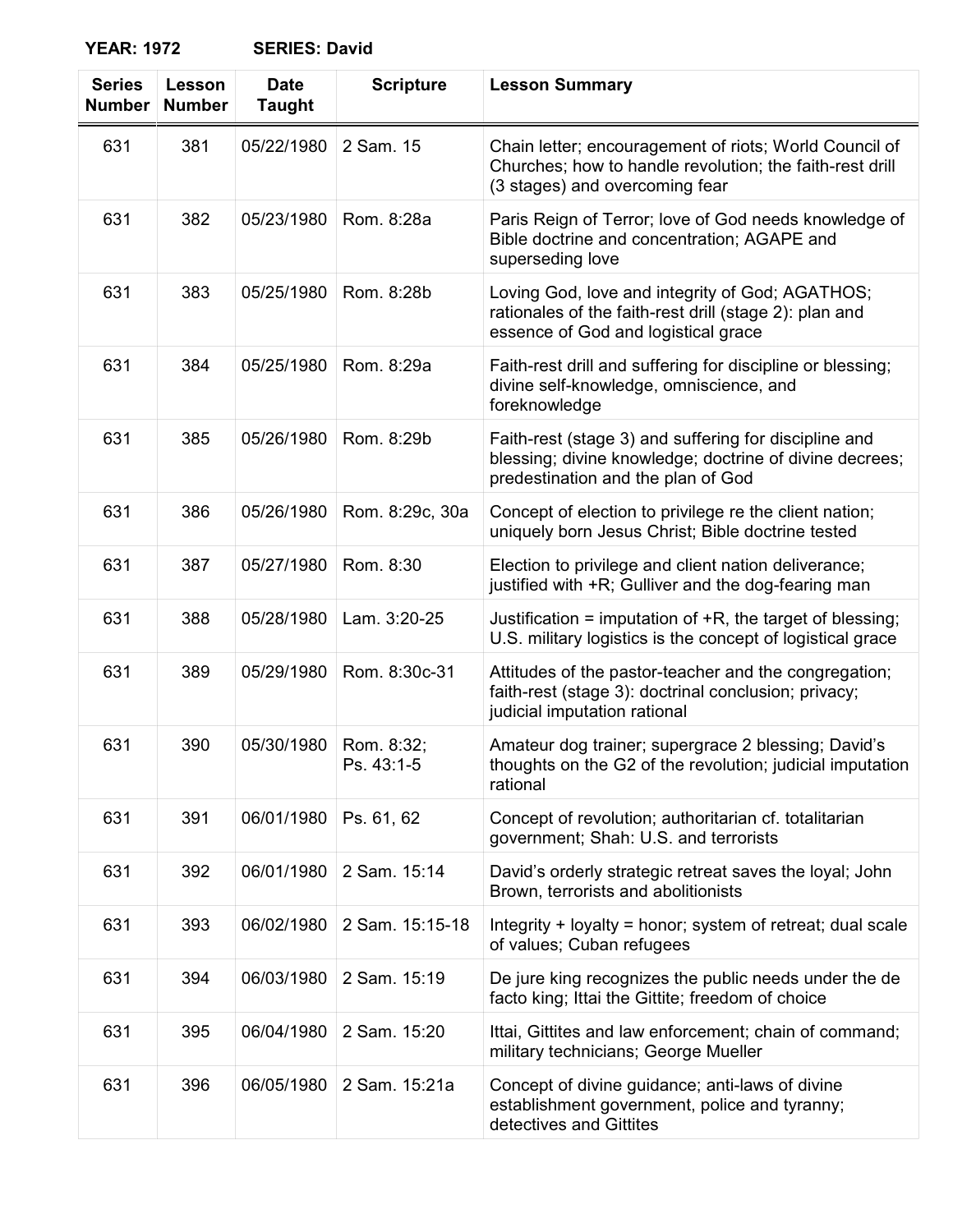# **YEAR: 1972**

| <b>SERIES: David</b> |  |
|----------------------|--|
|----------------------|--|

| <b>Series</b><br><b>Number</b> | Lesson<br><b>Number</b> | <b>Date</b><br><b>Taught</b> | <b>Scripture</b>                   | <b>Lesson Summary</b>                                                                                                                                                                  |
|--------------------------------|-------------------------|------------------------------|------------------------------------|----------------------------------------------------------------------------------------------------------------------------------------------------------------------------------------|
| 631                            | 397                     | 06/06/1980                   | 2 Sam. 15:21b-<br>22               | U.S. counterinsurgency war lost; concept of death; Ittai;<br>David cf. Achish of Gath                                                                                                  |
| 631                            | 398                     | 06/08/1980                   | 2 Sam. 15:23                       | Imputation of the two scales of value in police function,<br>counterinsurgency and the believer; CIA vs KGB;<br>weeping                                                                |
| 631                            | 399                     | 06/08/1980                   | 2 Sam. 15:24a                      | Hereditary duties of the Levitical families; destruction of<br>CIA agents; Zadok and characteristics of the high<br>priest                                                             |
| 631                            | 400                     | 06/09/1980                   | 2 Sam. 15:24b                      | Doctrine of propitiation $+ X+Y+Z$ ; description of the ark<br>of the covenant; variables in the geographical will of<br>God re Abiathar                                               |
| 631                            | 401                     | 06/10/1980                   | 2 Sam. 15:25a,<br>29               | Attitude towards clandestine war; essence of God<br>rationale; concept of installment discipline                                                                                       |
| 631                            | 402                     | 06/11/1980                   | 2 Sam. 15:25b,<br>26               | Sun Tzu: clandestine war; training aids cf. Bible<br>doctrine; prosperity test; God's right to demote                                                                                  |
| 631                            | 403                     | 06/12/1980                   | 2 Sam. 15:27, 28                   | Preparation of Zadok for G2; three categories of the<br>priesthood; Old Testament communicators of Bible<br>doctrine; importance of G2 intelligence                                    |
| 631                            | 404                     | 06/13/1980                   | 2 Sam. 15:29,<br>30a               | Bodyguard of Lies; David's mayday; laws of divine<br>establishment + spiritual function in the client nation in<br>adversity; authoritarianism (+legitimacy of) vs.<br>totalitarianism |
| 631                            | 405                     | 06/15/1980                   |                                    | Doctrine of the interlocking systems of arrogance (15):<br>arrogance of ignorance vs. veracity of God cf. facts of<br>history and corruption of power                                  |
| 631                            | 406                     | 06/15/1980                   | 2 Sam. 15:30b,<br>31; Ps. 3:63, 64 | David's faith-rest stages 2 & 3; prayers for the<br>frustration of the plan of Ahithophel; Eliam                                                                                       |
| 631                            | 407                     | 06/20/1980                   | 2 Sam. 15:32;<br>Phil. 4:11-13     | Counterinsurgency; Hushai's sacrifice and two scales<br>of value to aid David                                                                                                          |
| 631                            | 408                     | 06/22/1980                   | 2 Sam. 15:33,<br>34a; 17:14        | Legitimate function of counterinsurgency; Hushai<br>sacrifices wealth to frustrate the plan of Ahithophel                                                                              |
| 631                            | 409                     | 06/22/1980                   | 2 Sam. 15:24b-<br>36               | Doctrine of the interlocking systems of arrogance (16):<br>arrogance of unhappiness; counterinsurgency<br>neutralizes the enemy ability                                                |
| 631                            | 410                     | 06/23/1980                   | Luke 1:27, 28                      | Doctrine of the interlocking systems of arrogance (1-16<br>review); authority arrogance; arrogance of ignorance<br>and of unhappiness                                                  |
| 631                            | 411                     | 06/23/1980                   | Ps. 25:1-4                         | Guilt and martyr complexes from arrogance of<br>unhappiness; Scientology; David's prayer for<br>deliverance                                                                            |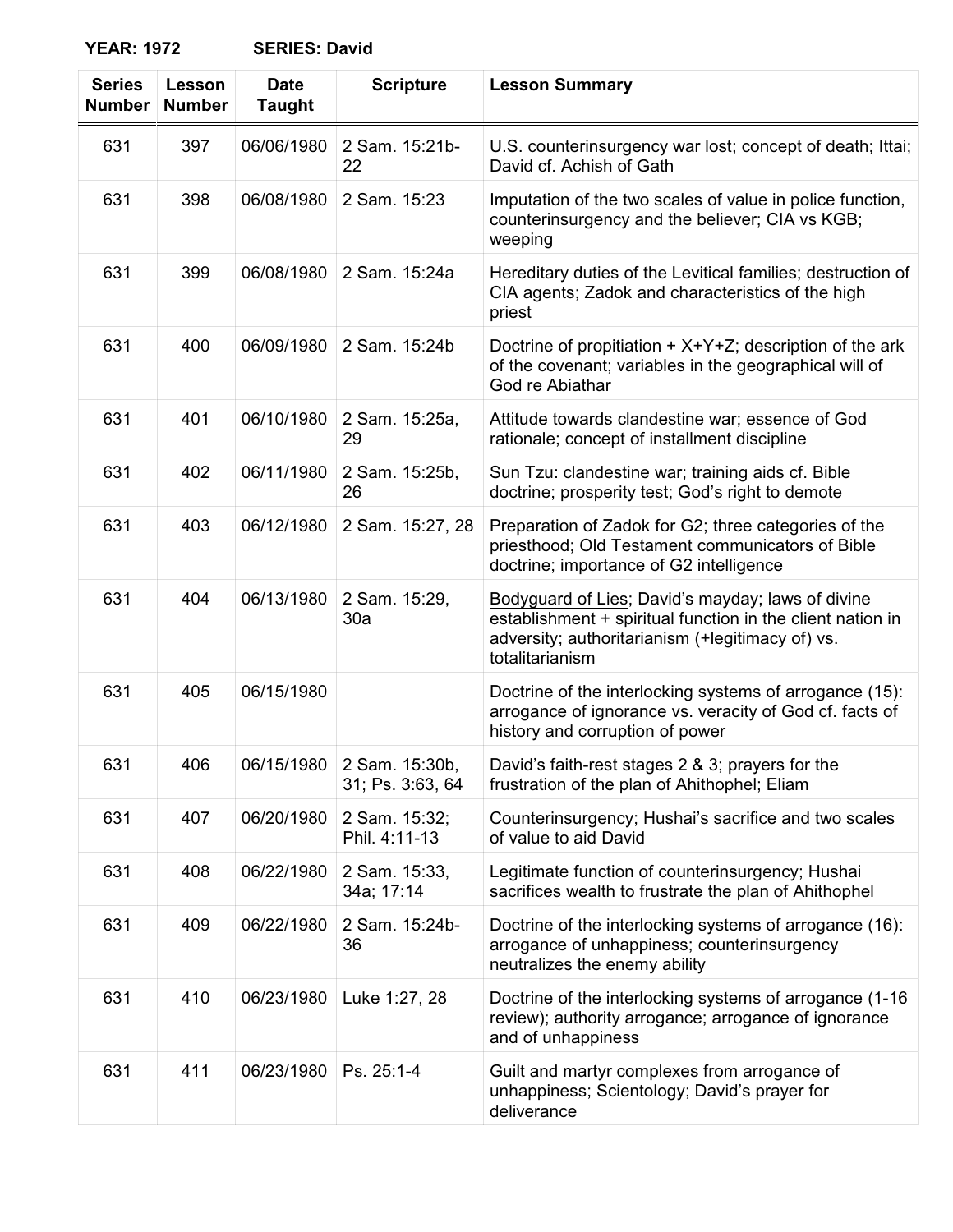| <b>Series</b><br><b>Number</b> | Lesson<br><b>Number</b> | <b>Date</b><br><b>Taught</b> | <b>Scripture</b>             | <b>Lesson Summary</b>                                                                                                                                       |
|--------------------------------|-------------------------|------------------------------|------------------------------|-------------------------------------------------------------------------------------------------------------------------------------------------------------|
| 631                            | 412                     | 06/25/1980                   | Ps. 25:5                     | U.S. vs. Europe; psychology of unhappiness; doctrine<br>of one day at a time; Bible doctrine and faith-rest for<br>living and the crisis                    |
| 631                            | 413                     | 06/26/1980                   | Ps. 25:6a                    | Medical viewpoint of happiness; helpless David seeks<br>divine sympathy; divine attributes (essence)                                                        |
| 631                            | 414                     | 06/27/1980                   | Ps. 25:6b, 7a                | Your Erroneous Zones; love: divine, human and<br>anthropopathism; David appeals to the grace and<br>character of God                                        |
| 631                            | 415                     | 06/29/1980                   | Ps. 25:7b                    | 4 principles of installment discipline; David appeals to<br>God to let him live to stabilize Israel                                                         |
| 631                            | 416                     | 06/29/1980                   | Ps. 25:8, 9                  | Knowledge; humility in historical disaster; review of the<br>interlocking systems of arrogance (1-16): authority,<br>ignorance and unhappiness arrogance    |
| 631                            | 417                     | 06/30/1980                   | Ps. 25:10-12a                | Freedom and society; grace and truth; three codices of<br>the Mosaic Law; guilt complex                                                                     |
| 631                            | 418                     | 07/01/1980                   | Ps. 25:12b, 13a              | Big Bang theory and creation; values for the crisis;<br>choices for freedom or slavery; counseling                                                          |
| 631                            | 419                     | 07/02/1980                   | Ps. 25:13b-15                | David's capacity and two scales of value; Texas 36 <sup>th</sup> ;<br>lever of faith-rest (stage 2) on the fulcrum of Bible<br>doctrine to pry up adversity |
| 631                            | 420                     | 07/03/1980                   | Ps. 25:16, 17                | Loneliness of high authority; Jesus Christ and history;<br>David reaps what he sowed in the interlocking systems<br>of arrogance; prays for more blessing   |
| 631                            | 421                     | 07/04/1980                   | Ps. 25:18, 19                | End of David's installments of discipline; leadership<br>needs a broad view; only God can solve national<br>problems                                        |
| 631                            | 422                     | 07/04/1980                   | Ps. 25:20-22                 | David prays for deliverance and clarity of mind;<br>arrogance of unhappiness; integrity + honor                                                             |
| 631                            | 423                     | 07/04/1980                   |                              | Sun Tzu on conventional and clandestine warfare;<br>national degeneracy towards disaster; revolution; plan<br>of God in a disaster                          |
| 631                            | 424                     | 07/05/1980                   | 2 Sam. 15:31, 32             | KGB leader; Wilderness of Mirrors; prayer to frustrate<br>the advice of Ahithophel; description of Hushai                                                   |
| 631                            | 425                     | 07/05/1980                   | 2 Sam. 15:33, 34             | The nature of counterinsurgency; question of the U.S.<br>being in Vietnam; War In The Shadows; thoughtfulness<br>of David                                   |
| 631                            | 426                     | 07/06/1980                   | 2 Sam. 15:35-37;<br>16:15-17 | Israel re U.S. rescue effort in Iran; Absalom defeated<br>as he is conquered by deceit; tunnel vision                                                       |
| 631                            | 427                     | 07/06/1980                   | 2 Sam. 16:18                 | Leadership; Hushai's legitimate deception of Absalom;<br>U.S. errors in Vietnam, interfering with the divine<br>discipline of Southeast Asia                |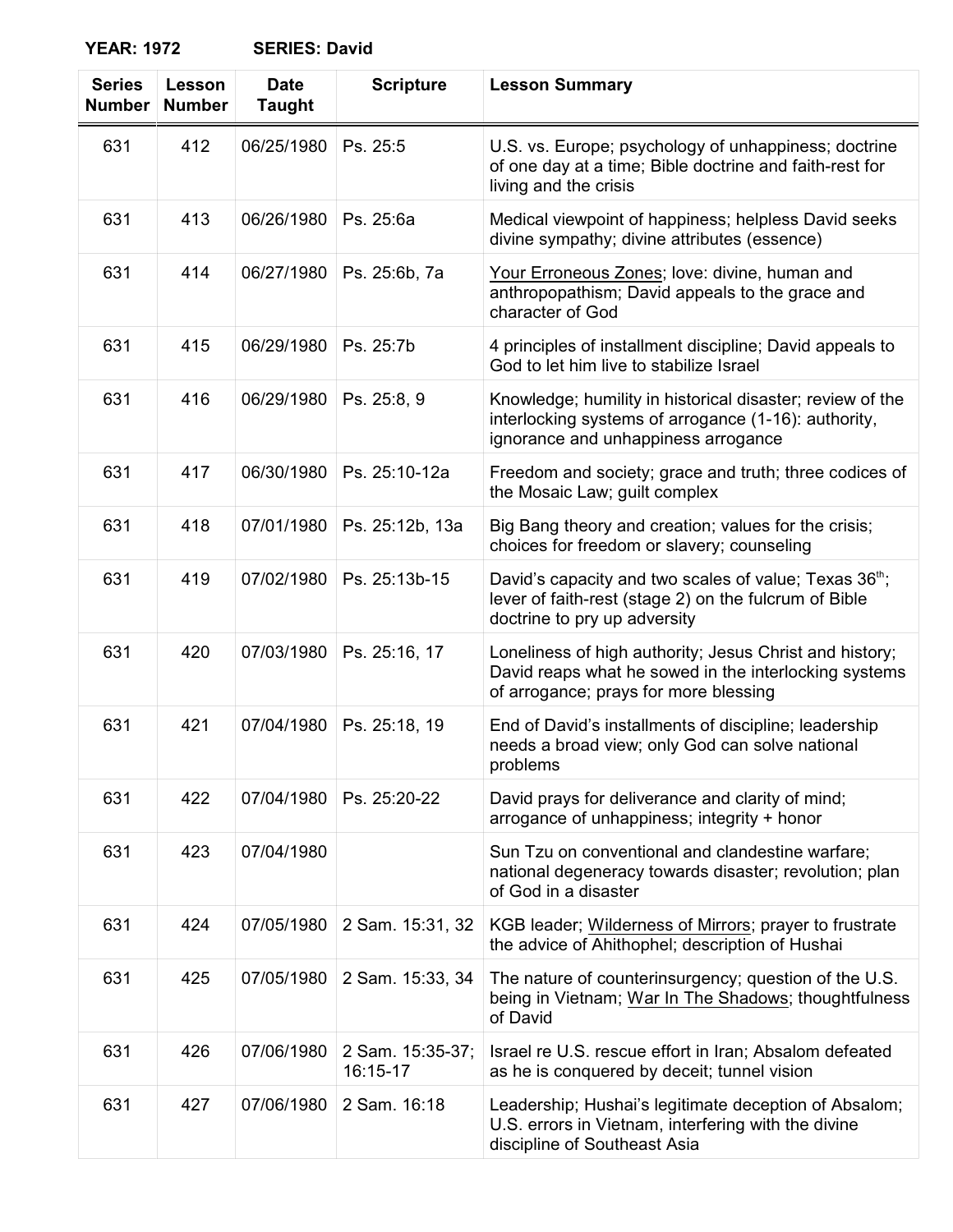| <b>Series</b><br><b>Number</b> | Lesson<br><b>Number</b> | <b>Date</b><br><b>Taught</b> | <b>Scripture</b> | <b>Lesson Summary</b>                                                                                                                                                                                                       |
|--------------------------------|-------------------------|------------------------------|------------------|-----------------------------------------------------------------------------------------------------------------------------------------------------------------------------------------------------------------------------|
| 631                            | 428                     | 07/07/1980                   | 2 Sam. 16:19, 20 | General Walker (TX 36 <sup>th</sup> ); vox populi vox Dei; Doolittle<br>re the CIA; Batu Khan; arrogance in adversity                                                                                                       |
| 631                            | 429                     | 07/08/1980                   |                  | Doctrine of the interlocking systems of arrogance (17):<br>iconoclastic (disillusionment) arrogance: divorce from<br>reality, feet of clay syndrome, interlock, disorientation<br>to life and pomposity; pompous Ahithophel |
| 631                            | 430                     | 07/09/1980                   |                  | Blaming others; review of the doctrine of the<br>interlocking systems of arrogance (17); seduction of<br>the general public (12 points)                                                                                     |
| 631                            | 431                     | 07/10/1980                   |                  | Review of the interlocking systems of arrogance (17):<br>iconoclastic arrogance; blaming others; stability<br>(dynamics) of humility; instability of arrogance                                                              |
| 631                            | 432                     | 07/11/1980                   | 2 Sam. 16:21     | Thinking victory; arrogance depends on evil counsel;<br>why the public rape of David's mistresses                                                                                                                           |
| 631                            | 433                     | 07/13/1980                   |                  | Advance of the revolution: terror, power, security of<br>and civil war from; victory in thinking before in the<br>battle                                                                                                    |
| 631                            | 434                     | 07/13/1980                   | 2 Sam. 16:22     | Paris In the Terror; KGB vs. the laws of divine<br>establishment; David's last installment of discipline and<br>victims of rape                                                                                             |
| 631                            | 435                     | 07/14/1980                   | 2 Sam. 16:23     | Paris In the Terror; the genius advice of Ahithophel is<br>distorted to evil by the interlocking systems of<br>arrogance; control and the cause                                                                             |
| 631                            | 436                     | 07/15/1980                   | 2 Sam. 17:1, 2   | Wise plan of Ahithophel against the weak force of<br>David; Welsh cf. arrogant racism                                                                                                                                       |
| 631                            | 437                     | 07/16/1980                   | 2 Sam. 17:3      | Objective and motives of the plan of Ahithophel<br>demands the assassination of David; philosophy of<br>terror: intrepidity                                                                                                 |
| 631                            | 438                     | 07/17/1980                   | 2 Sam. 17:4, 5   | Doubts of Absalom; respected mole; thought and<br>humility vs. emotion and arrogance; decorations;<br>arrogance limits choices; drugs, wishing the death of<br>your patsy                                                   |
| 631                            | 439                     | 07/18/1980                   | 2 Sam. 17:6, 7   | Psychiatric view of terrorism; fear cf. courage; thinking;<br>life + truth deceives the arrogant                                                                                                                            |
| 631                            | 440                     | 07/20/1980                   | 2 Sam. 17:8      | Sabotage of the wise plan of Ahithophel by David's<br>mole; civilian panic; professionalism                                                                                                                                 |
| 631                            | 441                     | 07/20/1980                   | 2 Sam. 17:9a     | Supreme Court; CIA and Cuba; decisions can limit<br>choices; Gen. Sherman; ambush lie; scum and<br>revolution                                                                                                               |
| 631                            | 442                     | 07/21/1980                   | 2 Sam. 17:9b     | KGB disinformation; Sun Tzu: control; popularity vs.<br>greatness; general public idols and opinions                                                                                                                        |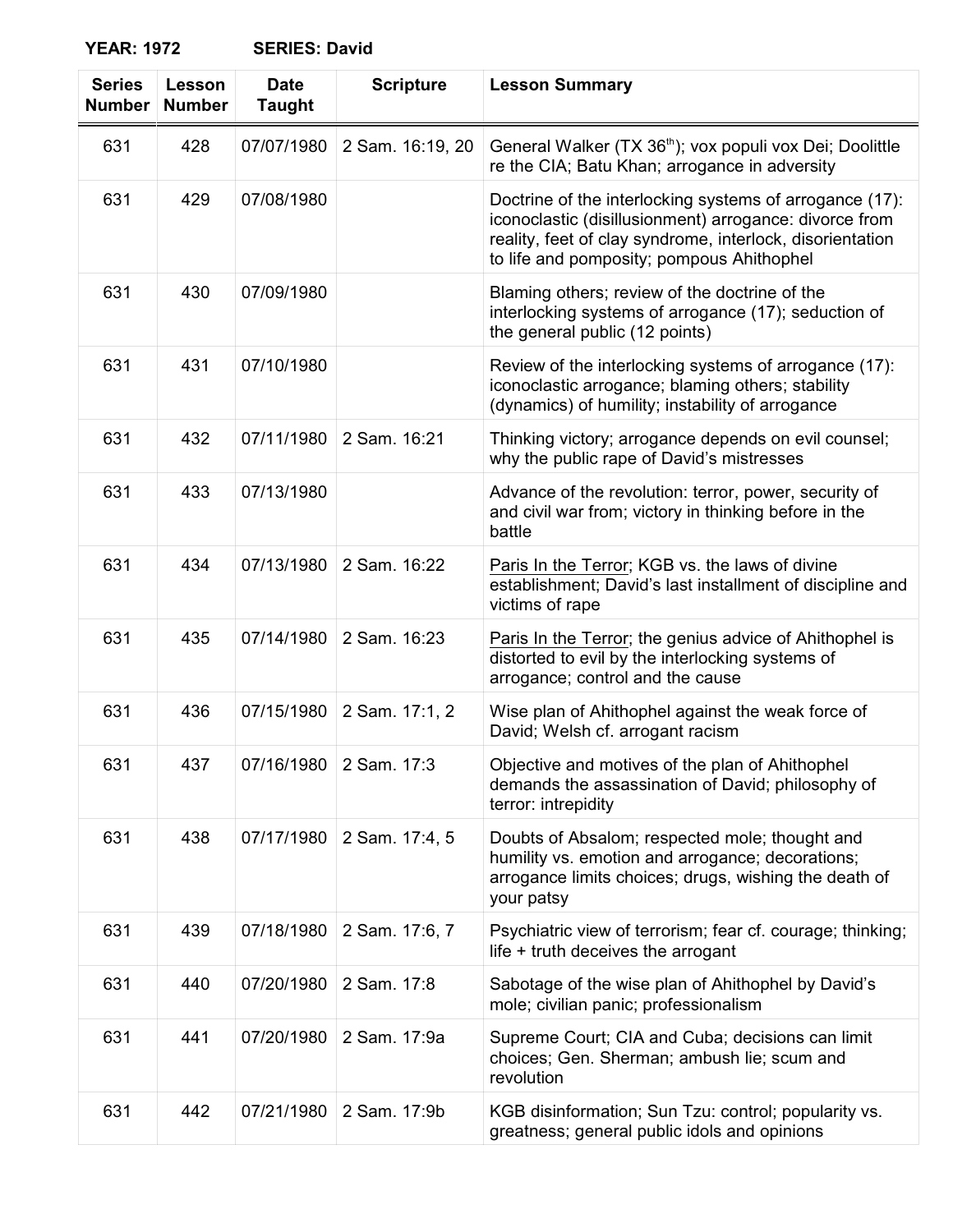# **YEAR: 1972**

| <b>SERIES: David</b> |  |
|----------------------|--|
|----------------------|--|

| <b>Series</b><br><b>Number</b> | Lesson<br><b>Number</b> | <b>Date</b><br><b>Taught</b> | <b>Scripture</b>     | <b>Lesson Summary</b>                                                                                                                                                |
|--------------------------------|-------------------------|------------------------------|----------------------|----------------------------------------------------------------------------------------------------------------------------------------------------------------------|
| 631                            | 443                     | 07/22/1980                   | 2 Sam. 17:9c,<br>10a | Volition: decisions now determine future options;<br>general public arrogance                                                                                        |
| 631                            | 444                     | 07/23/1980                   | 2 Sam. 17:10b,<br>11 | Japanese; arrogance (flawed character) vs. perfect<br>environment; prejudice; Joe Stilwell                                                                           |
| 631                            | 445                     | 07/24/1980                   | 2 Sam. 17:12a        | Mole sows distrust; "It looks easy" hallucination;<br>arrogance overextends self and is cowardly                                                                     |
| 631                            | 446                     | 07/25/1980                   | 2 Sam. 17:12b-<br>13 | Victory in thinking before in battle; arrogance converts<br>lies to hallucination                                                                                    |
| 631                            | 447                     | 07/27/1980                   | 2 Sam. 17:14         | Sun Tzu; reality of the client nation function; divine<br>approbation of clandestine warfare not of revolution;<br>victory of thought first                          |
| 631                            | 448                     | 07/27/1980                   | 2 Sam. 17:15-17      | Sun Tzu: strategy; morality toward enemy civilians; G2<br>(intelligence), couriers and teamwork                                                                      |
| 631                            | 449                     | 08/01/1980                   | 2 Sam. 17:18         | Virgil Pinkley, Ernie Pyle and Henry Waskow; betrayal<br>of the couriers; courageous wife and the dry cistern                                                        |
| 631                            | 450                     | 08/03/1980                   |                      | Doctrine of the interlocking systems of arrogance,<br>review of 1-17, add 18: arrogance of morality (cf. true<br>morality); conservatives and iconoclastic arrogance |
| 631                            | 451                     | 08/03/1980                   |                      | Capt. Henry T. Waskow; true morality, enforced<br>humility and self-discipline; interlocking systems of<br>arrogance (19): arrogance of emotion                      |
| 631                            | 452                     | 08/04/1980                   | 2 Sam. 17:19, 20     | U.S. loss of willpower; thinking woman finesses the<br>enemy and uses second scale of values                                                                         |
| 631                            | 453                     | 08/05/1980                   |                      | U.S. paralysis; knowledge and Bible doctrine =<br>environment for thought; dual scale of values;<br>courage = thought; $fear =$ emotion                              |
| 631                            | 454                     | 08/06/1980                   | 2 Sam. 17:21-<br>23a | Hurricanes; G2 information results in wise decisions;<br>volition and crime; effectiveness of counterinsurgency;<br>Ahithophel and the estate                        |
| 631                            | 455                     | 08/07/1980                   | 2 Sam. 17:23b        | Suicide: principles of Ahithophel and of the believer<br>from emotional + psychotic arrogance; rebound;<br>hurricanes                                                |
| 631                            | 456                     | 08/08/1980                   | 2 Sam. 17:24, 25     | Genealogy of opponents in the war of the cousins;<br>David headquarters; hurricane of 1925                                                                           |
| 631                            | 457                     | 08/10/1980                   | 2 Sam. 17:26         | Amasa; hard work; geography of the Civil War; familiar<br>opponents; arrogance destroys relationships                                                                |
| 631                            | 458                     | 08/11/1980                   | 2 Sam. 17:27-29      | Roy Hurst; importance of free enterprise, industrial<br>complex of logistical support in warfare                                                                     |
| 631                            | 459                     | 08/11/1980                   |                      | 1871 Chicago Fire; dynamics of thinking under<br>pressure; generosity; memorial to grace orientation and<br>humility                                                 |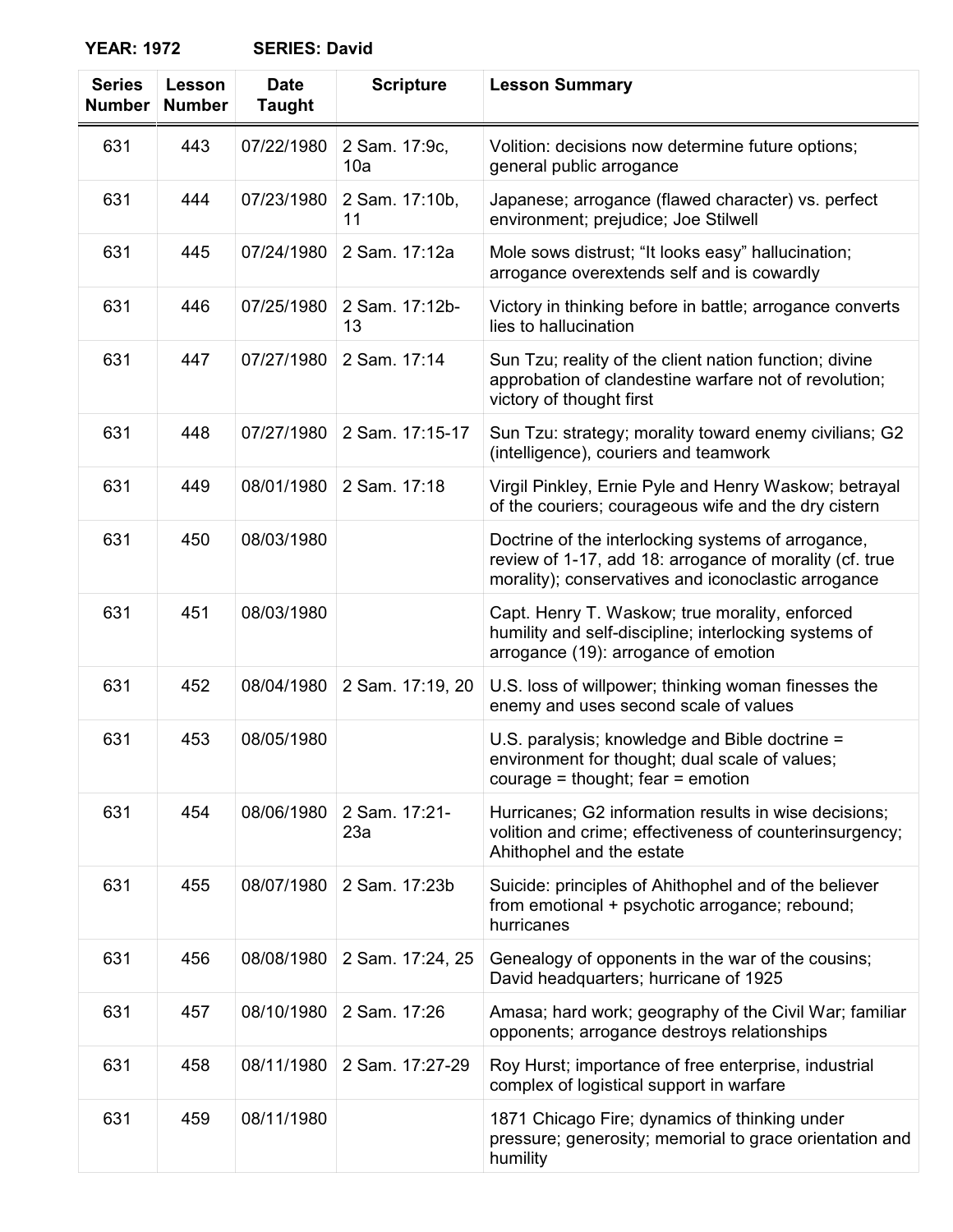**YEAR: 1972** 

| <b>SERIES: David</b> |  |
|----------------------|--|
|----------------------|--|

| <b>Series</b><br><b>Number</b> | Lesson<br><b>Number</b> | <b>Date</b><br><b>Taught</b> | <b>Scripture</b>              | <b>Lesson Summary</b>                                                                                                                              |
|--------------------------------|-------------------------|------------------------------|-------------------------------|----------------------------------------------------------------------------------------------------------------------------------------------------|
| 631                            | 460                     | 08/12/1980                   |                               | Equality; arrogance is stronger than perfect<br>environment; good government or love is self-<br>destructive; concentration                        |
| 631                            | 461                     | 08/13/1980                   |                               | Forms of government; exploit victory; misery of flawed<br>character; knowledge (Bible doctrine) = environment<br>for thought (decisions)           |
| 631                            | 462                     | 08/14/1980                   | 2 Sam. 18:1                   | Book of Numbers: mobilization of the Army;<br>organization and authority; enforced humility; Soviet<br>space research                              |
| 631                            | 463                     | 08/15/1980                   | 2 Sam. 18:2                   | David's 3 corps reorganization; authority, freedom and<br>self-discipline, Forsyte Saga                                                            |
| 631                            | 464                     | 08/17/1980                   | 2 Sam. 18:3a;<br>Prov. 24:1-6 | Military leadership principles and U.S. needs;<br>responsibility for others                                                                        |
| 631                            | 465                     | 08/17/1980                   | 2 Sam. 18:3b                  | David's great officer corps overcomes the Army's<br>arrogant lack of confidence in them; reserves                                                  |
| 631                            | 466                     | 08/18/1980                   | 2 Sam. 18:4a                  | Doctrines of the pattern of good decisions; interlocking<br>systems of arrogance (18): arrogance of morality;<br>spirituality and authority        |
| 631                            | 467                     | 08/19/1980                   | 2 Sam. 18:4b, 5               | Doctrine of interlocking systems of arrogance (19):<br>arrogance of emotion; David's arrogant order re<br>Absalom; greatness of David and Joab     |
| 631                            | 468                     | 08/20/1980                   |                               | 1889 Johnstown, PA flood; revolution; decisions of<br>David; iconoclastic arrogance: follow doctrine, not men;<br>tax dodger                       |
| 631                            | 469                     | 08/21/1980                   | 2 Sam. 18:6-8                 | Battle of Forest of Ephraim; Sun Tzu; importance of<br>military, leadership, objectivity, and mass; panic                                          |
| 631                            | 470                     | 08/22/1980                   | 2 Sam. 18:9, 10               | Decisions affect future options; authority arrogance and<br>male long hair; honorable patrol leader                                                |
| 631                            | 471                     | 08/24/1980                   | 2 Sam. 18:11-<br>12a          | Economics of envy; moral courage and the integrity of<br>the junior officer rebuked by Joab; next generation                                       |
| 631                            | 472                     | 08/24/1980                   | 2 Sam. 18:12b-<br>14a         | Issues re integrity $+$ loyalty = honor; why the junior<br>officer didn't kill Absalom, the duty of Joab; CYA                                      |
| 631                            | 473                     | 08/25/1980                   | 2 Sam. 18:16a                 | Hedonism; self-restraint; humility in victory;<br>international terrorism                                                                          |
| 631                            | 474                     | 08/26/1980                   | 2 Sam. 18:16b,<br>17          | Restraint from humility; wise decisions of Joab increase<br>the options of David; negative volition of the vessel of<br>dishonor rejects authority |
| 631                            | 475                     | 08/27/1980                   | 2 Sam. 18:18                  | Decisions need facts; organizational humility;<br>monument of stone or arrogance cf. fragrance of<br>memory                                        |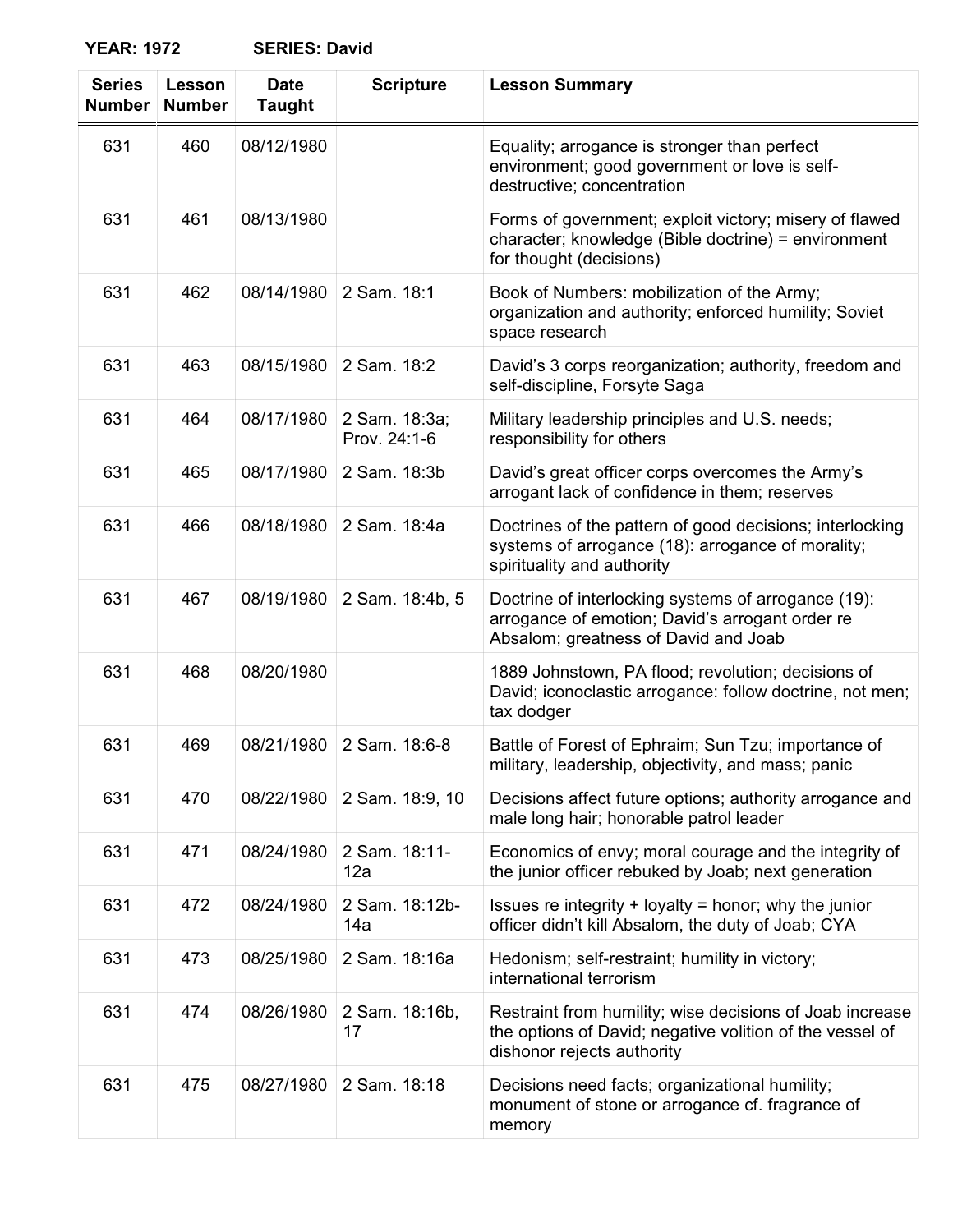| <b>Series</b><br><b>Number</b> | Lesson<br><b>Number</b> | <b>Date</b><br><b>Taught</b> | <b>Scripture</b>                | <b>Lesson Summary</b>                                                                                                                                                                 |
|--------------------------------|-------------------------|------------------------------|---------------------------------|---------------------------------------------------------------------------------------------------------------------------------------------------------------------------------------|
| 631                            | 476                     | 08/28/1980                   | 2 Sam. 18:19, 20                | Organizational humility precedes genuine and spiritual<br>humility; capacity of Ahimaaz                                                                                               |
| 631                            | 477                     | 08/29/1980                   | 2 Sam. 18:21-23                 | Race between the arrogant African runner and humble<br>Ahimaaz; organizational humility under parents and<br>pastor-teacher                                                           |
| 631                            | 478                     | 08/31/1980                   | 2 Sam. 18:24-28                 | Authority arrogance and rejection of truth vs. humility;<br>issue is soul, not race; orientation to life                                                                              |
| 631                            | 479                     | 08/31/1980                   | 2 Sam. 18:29-32;<br>Job 5:19-27 | Inordinate ambition of the African runner denies Joab's<br>right and hurts David who fails application                                                                                |
| 631                            | 480                     | 09/01/1980                   | 2 Sam. 18:33                    | Emotional and psychotic arrogance of David; cherubs;<br>doctrine of interlocking systems of arrogance (1) re the<br>fall of Satan and the human race, all sin, human good<br>and evil |
| 631                            | 481                     | 09/02/1980                   |                                 | Review of the doctrine of interlocking systems of<br>arrogance (1-9); labor union arrogance; four words for<br>pastor-teacher                                                         |
| 631                            | 482                     | 09/03/1980                   |                                 | Reaction to grief; doctrine of interlocking systems of<br>arrogance (16-18): unhappiness, iconoclastic, morality<br>and David, divorced from reality                                  |
| 631                            | 483                     | 09/04/1980                   | 2 Sam. 19:1-3                   | Rookie policemen; David's arrogant grief and pall of<br>gloom humiliates the army; responsibility                                                                                     |
| 631                            | 484                     | 09/05/1980                   | 2 Sam. 19:4, 5                  | Joab's rebuke of the abnormal grief of David; arrogant<br>ingratitude; maintain a routine during suffering                                                                            |
| 631                            | 485                     | 09/07/1980                   | 2 Sam. 19:6, 7                  | Humble Joab shocks David out of arrogance; personal<br>cf. impersonal love; support the military and police                                                                           |
| 631                            | 486                     | 09/07/1980                   | 2 Sam. 19:8a;<br>Ps. 33:1-4     | Psalm for men of integrity; David rebounds and holds<br>military court; true culture                                                                                                  |
| 631                            | 487                     | 09/12/1980                   | Ps. 33:5                        | Bill Yeoman; love: divine attribute, anthropopathism,<br>human, and the cross and integrity                                                                                           |
| 631                            | 488                     | 09/14/1980                   | Ps. 33:6-8                      | Authority and order in creation and perpetuation of the<br>human race; guests of Jesus Christ; humility cf.<br>arrogant disorganization; tardiness                                    |
| 631                            | 489                     | 09/14/1980                   | Ps. 33:9, 10                    | Continued faithfulness of Jesus Christ, the Creator;<br>freedom, free enterprise, inequality and authority                                                                            |
| 631                            | 490                     | 09/15/1980                   | Ps. 33:11;<br>Prov. 8:1-36      | Faith as the system of perception cf. the faith-rest drill;<br>God's plan for your life vs. yours                                                                                     |
| 631                            | 491                     | 09/16/1980                   |                                 | Doctrine of the grace apparatus for perception, revised,<br>5 stages; faith-perception cf. faith-application (faith-rest<br>drill, stage 2); GNOSIS cf. EPIGNOSIS                     |
| 631                            | 492                     | 09/17/1980                   | Ps. 33:12                       | Election to privilege, pivot and client nation<br>preservation; evangelism and privacy                                                                                                |